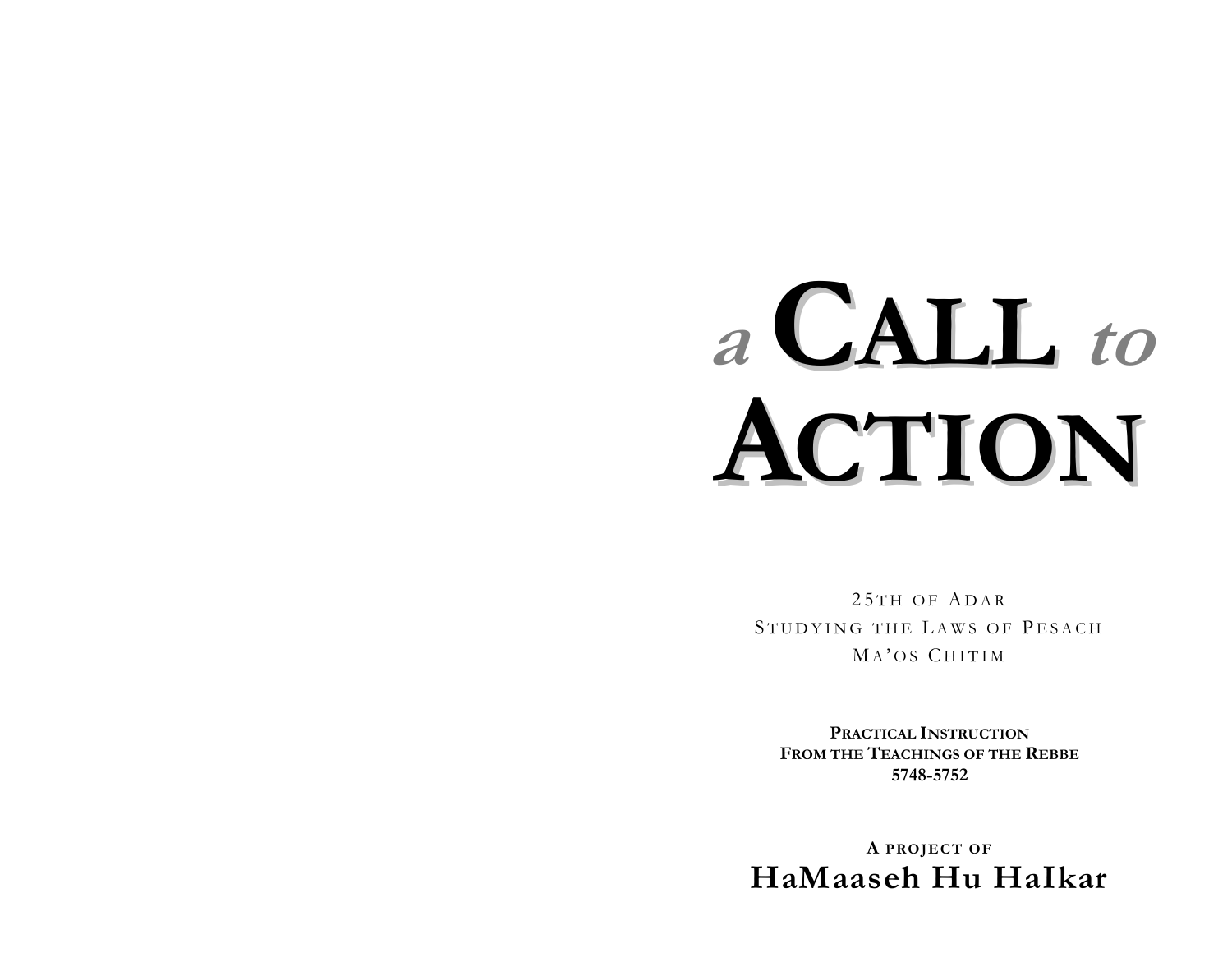### In honor of the wedding celebration of **Avraham & Devorah Hayman ¬»£»˘**

 $\mathcal{W}$ 

17th of Adar II 5768 March 24, 2008

*May it be G-d's will* 

*that the marriage take place in a good and auspicious hour. May the bride and groom build their house in Israel on the foundations of Torah and mitzvos - an everlasting edifice, blessed simultaneously with material and spiritual fortune. May we speedily merit the Redemption, when we will celebrate the marriage of Hashem and His nation.*



**a CALL to ACTION***Published and Copyrighted by*  המעשה הוא העיקר  **ìHaMaaseh Hu HaIkarî** 280 Troy Av, Brooklyn, NY 11213 Tel: (718) 363-3448 • Fax: (718) 467-6919 e-mail: info@iChossid.com

 $5768 \cdot 2008$ 

**NEW!www.iChossid.com**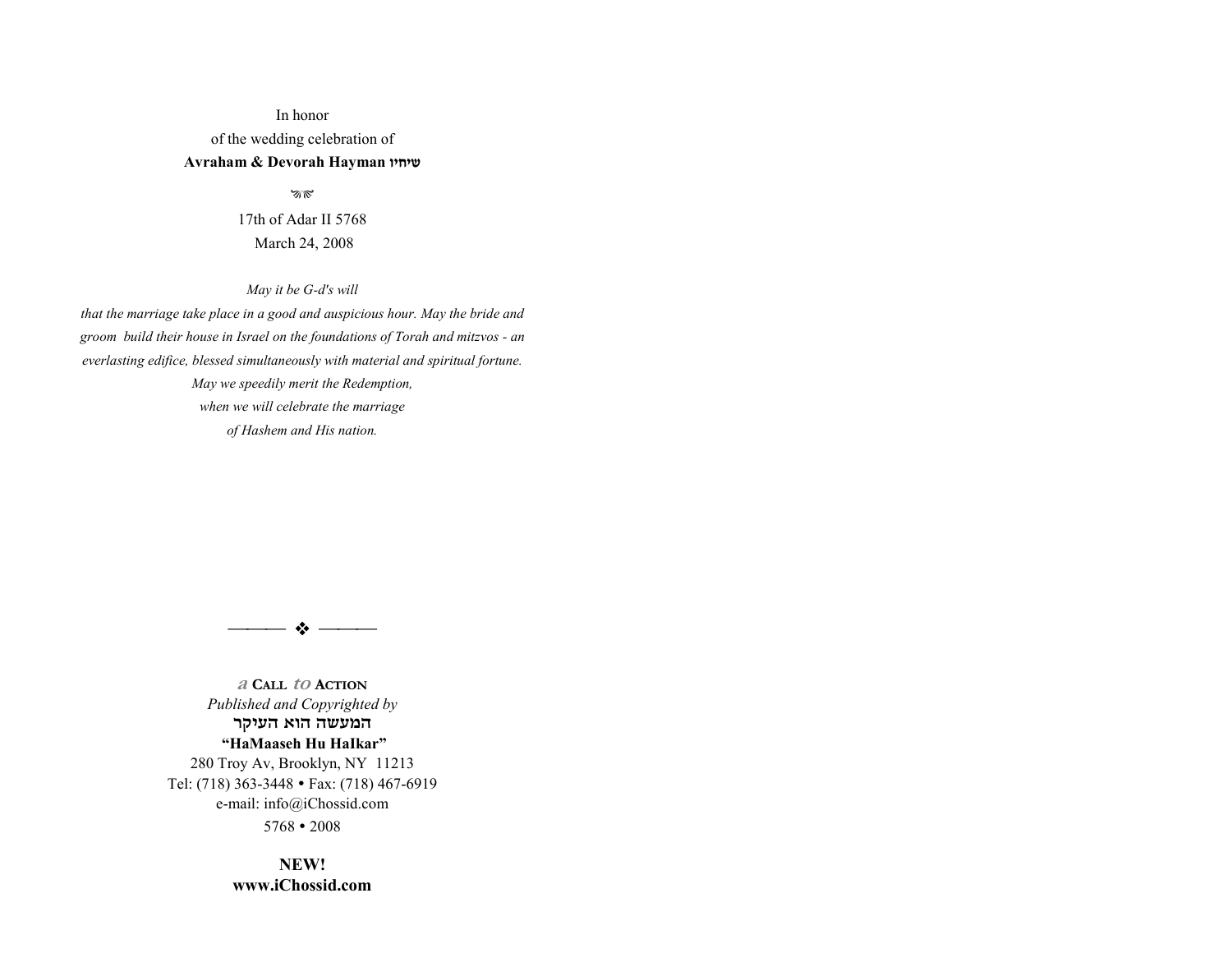## **Foreword**

We are pleased to bring you a newly revised edition of *a* **CALL** *to* **ACTION**. This selection is a preview of a book that we are in the process of bringing to publication. Translated from its Hebrew counterpart, *HaMaaseh Hu HaIkar*, this presentation is a collection of practical instruction pertaining to our bolstered ability and paralleled obligations, surrounding the  $25<sup>th</sup>$  of Adar and the period between Purim and Pesach.

*HaMaaseh Hu HaIkar* is a compilation of *Horaíos* (directives) culled from the Rebbe's talks in the years 5748 to 5752 (1988-1992), from both edited and unedited sources ("*Muga*" and "*Bilti Muga*"). The text was translated into English by **Rabbi Yaakov Paley** and edited by **Rochel Chana Riven**.

At this time, when Moshiach's arrival is imminent, the Rebbe, Melech HaMoshiach, has emphasized the primacy of action. We are now beginning to experience the era when we will fully appreciate "the superiority of deed" above scholarship. May this take place completely and immediately!

Editorial Office of *HaMaaseh Hu HaIkar Erev Shabbos Parshas Shemini, Parshas Parah*, 5768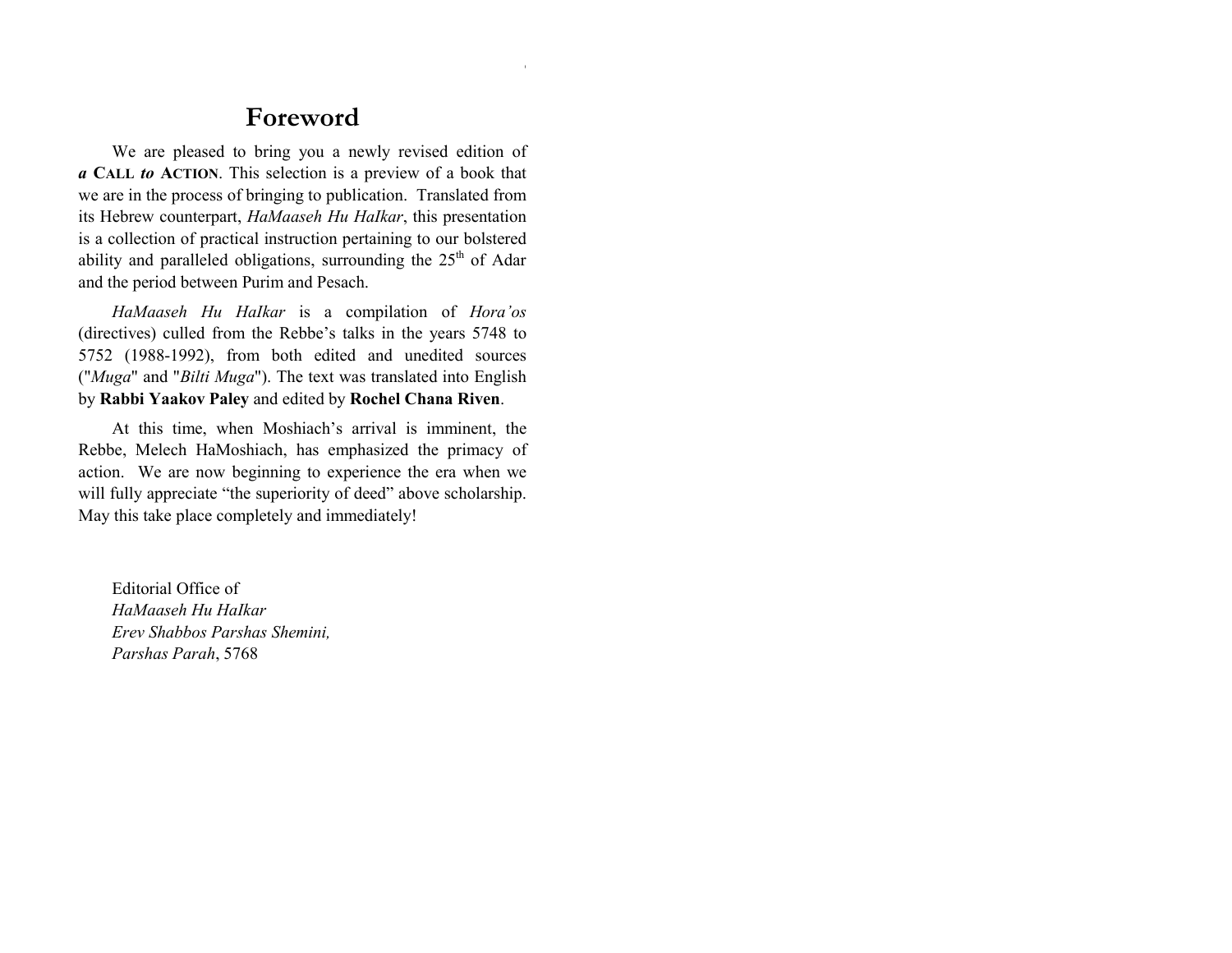## **Table of Contents**

Introduction / Teach pesach laws thirty days in advance / Explain the spiritual significance of pesach / Pesach education / Self-education / Increase from rosh chodesh / Study the laws of korban pesach

Introduction / Purim to pesach / All pesach necessities / With hiddurim / Turn recipients into donors / Like your own pesach supplies / Best quality / Proactive donating / Do even better than that / Revise your balance repeatedly / Become wealthy from giving tzedakah / Tenth, fifth or more / Create a last minute rush / Make every jew wealthy / Clothes and adornments for women / Women's donation – a higher form of tzedakah / Supply shemurah matzah

Introduction / Contemplate and act / Introspection / Improving one's thoughts and inner qualities / With joy

Birthday of Souls / Take your Divine service to a higher rung/ As a preparation for your own birthday/ Observe birthday customs

לעילוי נשמת הרה"ח ר' יצחק יוסף בן הר"ר יעקב מרדכי פיילי נפטר י״ט אדר תשס״ו שיקויים היעוד ד"והקיצו ורננו שוכני עפר" והוא בתוכם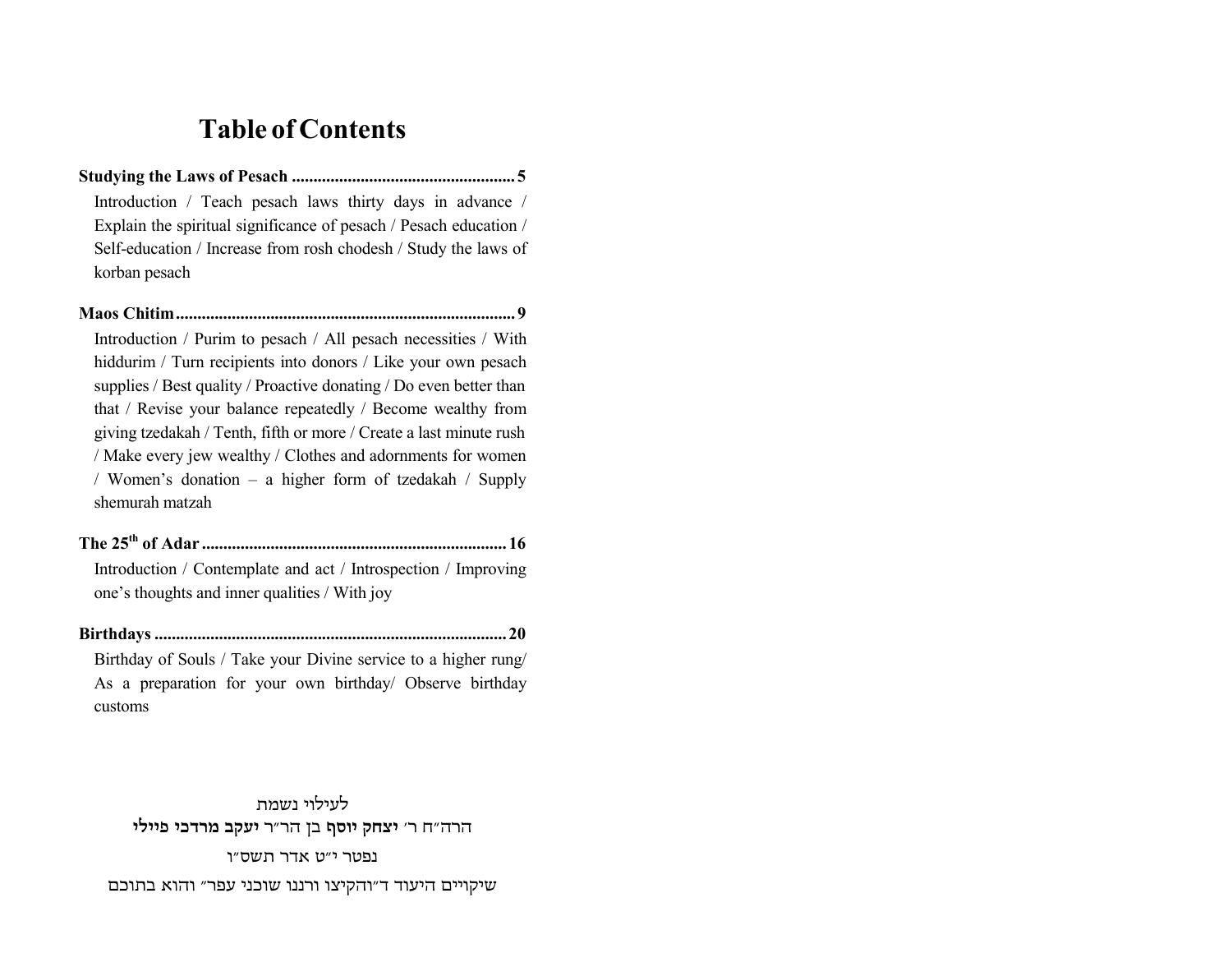# **Studying the Laws of Pesach**

#### **INTRODUCTION**

In his *Shulchan Aruch*, the Alter Rebbe begins the laws of Pesach with the following:

In the times of the *Beis HaMikdash*, the Sages instituted the practice of publicly teaching and explaining the laws of each festival thirty days in advance; hence, from Purim onward we study the laws of Pesach.

 $\ldots$  This is to remind the people about the upcoming festival, giving them thirty days advance notice so as not to forget to select animals that are kosher for the festival sacrifice.

Ö Even after the destruction of the *Beis HaMikdash*, this practice [of learning the laws thirty days prior to the holiday] was not annulled. Rather, each Rabbi teaches his students the laws of the festival thirty days in advance.

In these generations  $\ldots$  since all [the laws] have been printed in books, it is incumbent upon each individual to personally study the laws before each festival until he is fluent in them and knows exactly what he must do.

#### **TEACH PESACH LAWS THIRTY DAYS IN ADVANCE**

------------------------------------------------

• We should teach and explain the laws of Pesach well in advance so that everyone will have enough time to purchase kosher-for-Pesach *matzos*, *shemurah matzos*, new utensils (or *kasher* their old ones), and so on.<sup>1</sup>

<sup>1. 26</sup> Adar, 5751 (*Hisvaaduyos*, p. 402), to the *shluchim*, after addressing "Friends of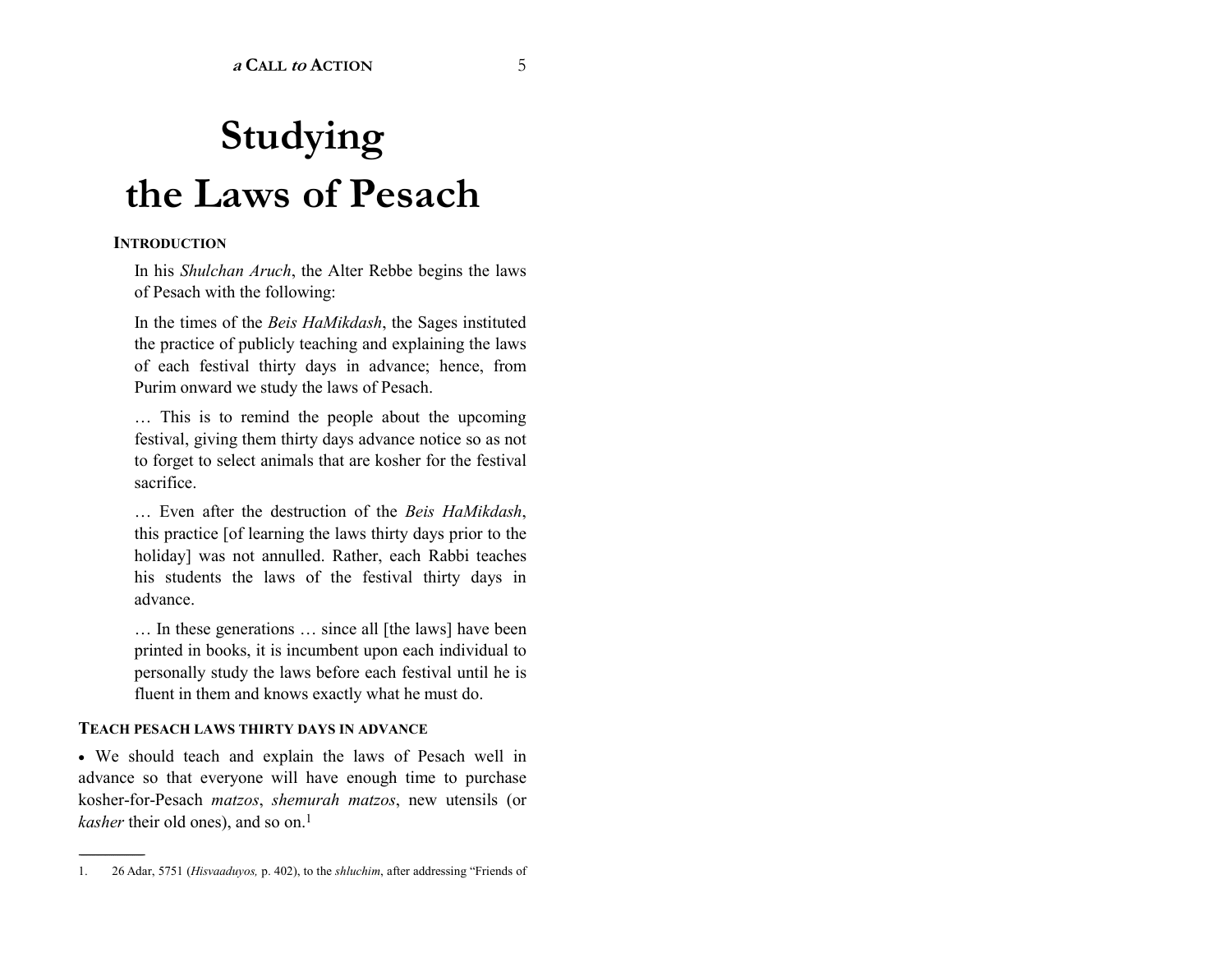#### **EXPLAIN THE SPIRITUAL SIGNIFICANCE OF PESACH**

• We should also explain the concept of eradicating our spiritual *chametz* (lit., "leaven"),<sup>2</sup> and the need to free ourselves from our [evil inclination], which our Sages refer to as *chametz*.<sup>1</sup>

#### **PESACH EDUCATION**

• We should educate children (those who are young in years, as well as those who are "young" in Torah knowledge) in all aspects of Pesach so they will know how to ask the "Four Questions," and so on.<sup>3</sup>

#### **SELF-EDUCATION**

• We should begin by educating the "children" within ourselves; i.e., those aspects of our Divine service which are presently underdeveloped. We should nurture these areas of service so that they do not "fall asleep"<sup>4</sup> altogether, developing them until they are fully functioning.<sup>3</sup>

#### **INCREASE FROM ROSH CHODESH**

• From Rosh Chodesh Nissan and onward, i.e., two weeks

Machane Yisrael"

#### $\overline{2}$ . Remove all chametz

[For example, it states in Berachos 17a: "Master of the Universe! It is revealed and known to You that we want to perform Your Will. What, then, prevents us? The yeast in the dough and our subjugation to foreign kingdoms. May it be Your Will that You save us from their hands and then we will return to keep Your commandments with a complete heart!"

As Rashi explains there, "the yeast in the dough" refers to the evil inclination in our hearts, which incites and agitates us to act against G-d's Will.]

#### $\overline{3}$ . A wise nation

... As we are instructed, regarding the child who does not even know enough to ask of his own accord, "you should take the initiative [of telling him about Pesach ("at p'sach lo" – from the Haggadah)]." The goal is to begin teaching him in such a manner that the child will be able to continue progressing on his own studying Torah and Judaism and eventually reach the level of the "Wise Son" (Parshas Vayakhel-Pekudei, 5748; Hisvaaduyos, p. 444).

[Mirroring the custom of giving children nuts and the like on the Seder night, "to 4. prevent the children from falling asleep" (Alter Rebbe's Shulchan Aruch, Orach Chayim, beg. of  $472$ ).]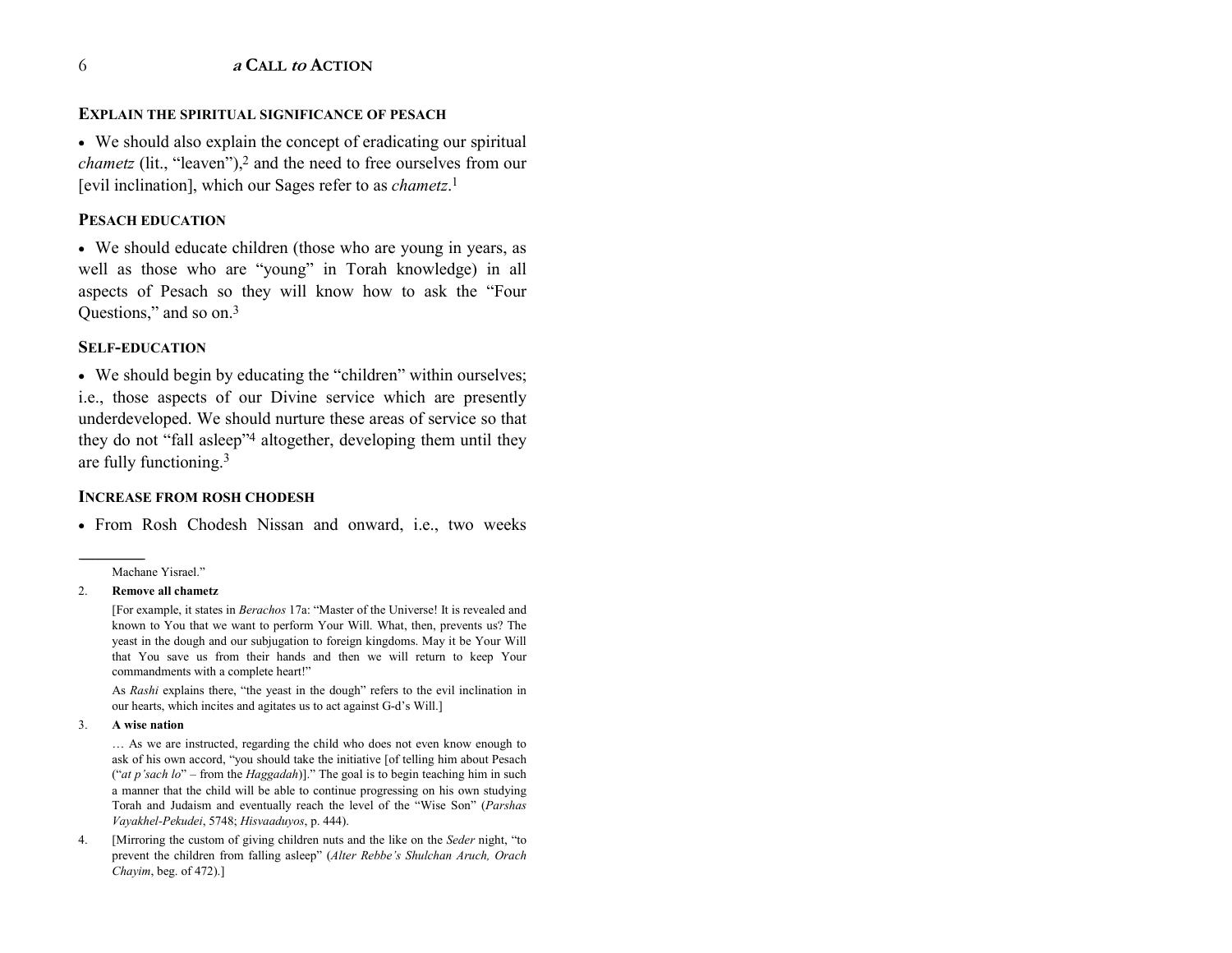before Pesach, we should increase our study of the laws of Pesach, taking our studies to a far superior level than existed previously.5

• We should spend more time studying, increasing the quality of our study as well. Our efforts should reflect the miraculous character of Rosh Chodesh Nissan, [the head of "the Month of Miracles<sup> $n$ 1.5</sup>

#### 5. **When do we begin?**

------------------------------------------------

[In tractate *Pesachim* (6a), two opinions are presented as to the set time to begin teaching the Pesach laws in public. According to the first opinion, whose view is accepted as law, we begin thirty days in advance; i.e., from Purim. Rabban Shimon Ben Gamliel differs, saying we begin just two weeks before Pesach, from Rosh Chodesh Nissan.]

#### **Take both**

Although the law [follows the first opinion, that] "we study the laws of Pesach thirty days in advance," and [does not follow the opinion of] Rabban Shimon Ben Gamliel; nevertheless, a) our Sages state that regarding all *Talmudic* disputes, "both opinions are the [correct] words of G-d"; and b) in this case, we are able to fulfill both opinions in actuality.

 Simply put, we should begin studying the laws of Pesach thirty days in advance, and then, "two weeks before the festival," we should increase our study ...

#### **Moshe began two weeks before Pesach**

... Rabban Shimon Ben Gamliel's reasoning is that ... it was on Rosh Chodesh [Nissan] that Moshe *Rabbeinu* taught the Jews about the requirements of the upcoming Pesach sacrifice. This is clear from the fact that the Torah [couples] the chapter dealing with the Pesach sacrifice [with the law of Rosh Chodesh], stating: "This month [of Nissan] should be for you the Head of Months," [i.e., Moshe's address took place on the first day of Nissan. And just as Moshe publicly discussed the Pesach laws two weeks in advance, so should we].

#### Adding in a "miraculous" manner

[This explains Rabban Shimon Ben Gamliel's reasoning on the literal level. On a deeper level, however, the fact that the chapter discussing the Pesach laws begins with the law of Rosh Chodesh Nissan] is also an allusion to the fact that "this month [of Nissan] should be to you the Head of Months," i.e., we are granted the power for conduct that is above nature [in observing the Torah's laws – "Nissan" meaning "miracles"].

That being the case, we are granted the ability to increase in our study of the laws of Pesach (that we began studying immediately after Purim) from Rosh Chodesh Nissan  $\ldots$  and indeed, to do so on an even higher level than our previous two weeks of study. From then on, we should study in a manner reflecting the supernatural character of Rosh Chodesh Nissan (*Parshas Vayikra*, 5751; *Hisvaaduyos*, pp. 414-415).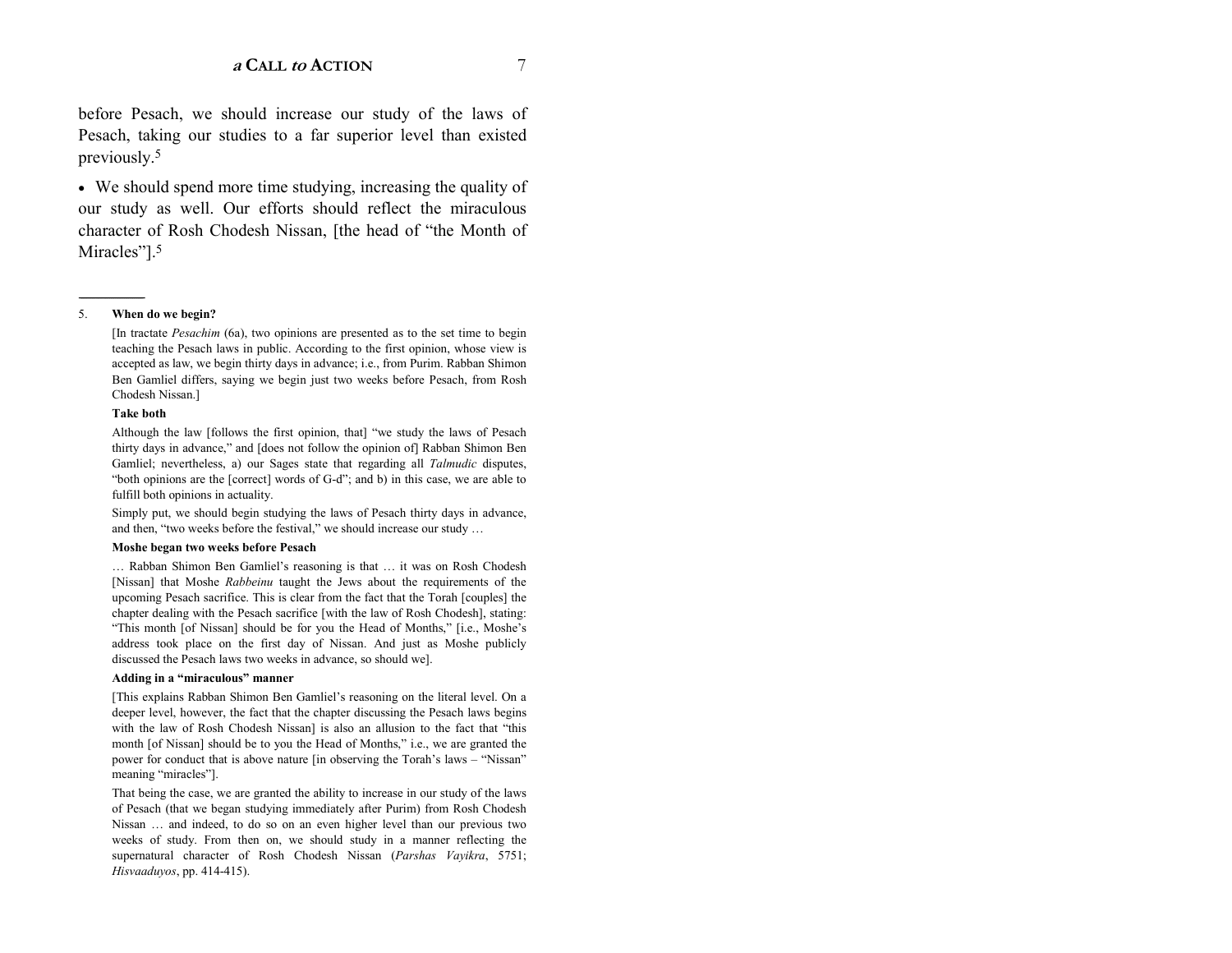#### **STUDY THE LAWS OF KORBAN PESACH**

• [We are commanded to bring a lamb or kid-goat to the *Beis HaMikdash* on *erev* Pesach as a Pesach sacrifice; an activity that entails advance preparation. In anticipation of the Third *Beis HaMikdash*,] we should begin our preparations for the Pesach sacrifice by studying its laws.

• For a start, we should study the *Seder Korban Pesach* (Order of Offering the Pesach Sacrifice) that is printed in [*Tehillat HaShem*], the *Siddur* designed to be used by every Jew.6

6. *Parshas Vayakhel-Pekudei*, 5748; *Hisvaaduyos*, pp. 444-448.

#### **Offering a spiritual Korban Pesach**

------------------------------------------------

We also express the theme of the Pesach sacrifice in our spiritual service:

**1)** In detailing the process of selecting the Pesach sacrifice, the Torah commands: "Draw and take for yourselves [a lamb or kid-goat for the Pesach sacrifice]." On this, our Sages explain, "'Draw' your hands away from idol-worship, 'and take for yourselves' a lamb for a *mitzvah*, [i.e., the worship of G-d].

[In terms of our Divine service,] this means that we should "draw" ourselves away, turn aside, and shake ourselves off from anything that smacks of *avodah zarah* [<sup>*ca*</sup> foreign service" $]$  – anything that is "foreign" to [our service of observing] Torah and *mitzvos*; "and take" upon ourselves matters of Torah and *mitzvos* in greater abundance and depth [than observed previously].

**2)** Similarly, in our Divine service, we should apply the message alluded to in the method of offering the Pesach sacrifice:

[The Torah commands that the Pesach sacrifice be] "roasted over fire, its head with its knees and innards." [In relation to our Divine service, this means] that we should engage all of our various faculties, from our very highest faculty, i.e., our intellect, [represented by the *korban's* "head," down to and including all our lower faculties, represented by the *korban's* "knees and innards"]. We should transform all of these faculties into "a sacrifice for G-d," so they are permeated with the fire of holiness and the "love of G-d that burns as a raging fire within his heart, like leaping flames" that blaze throughout our entire being (Shabbos HaGadol, 5748; *Hisvaaduyos*, p. 516).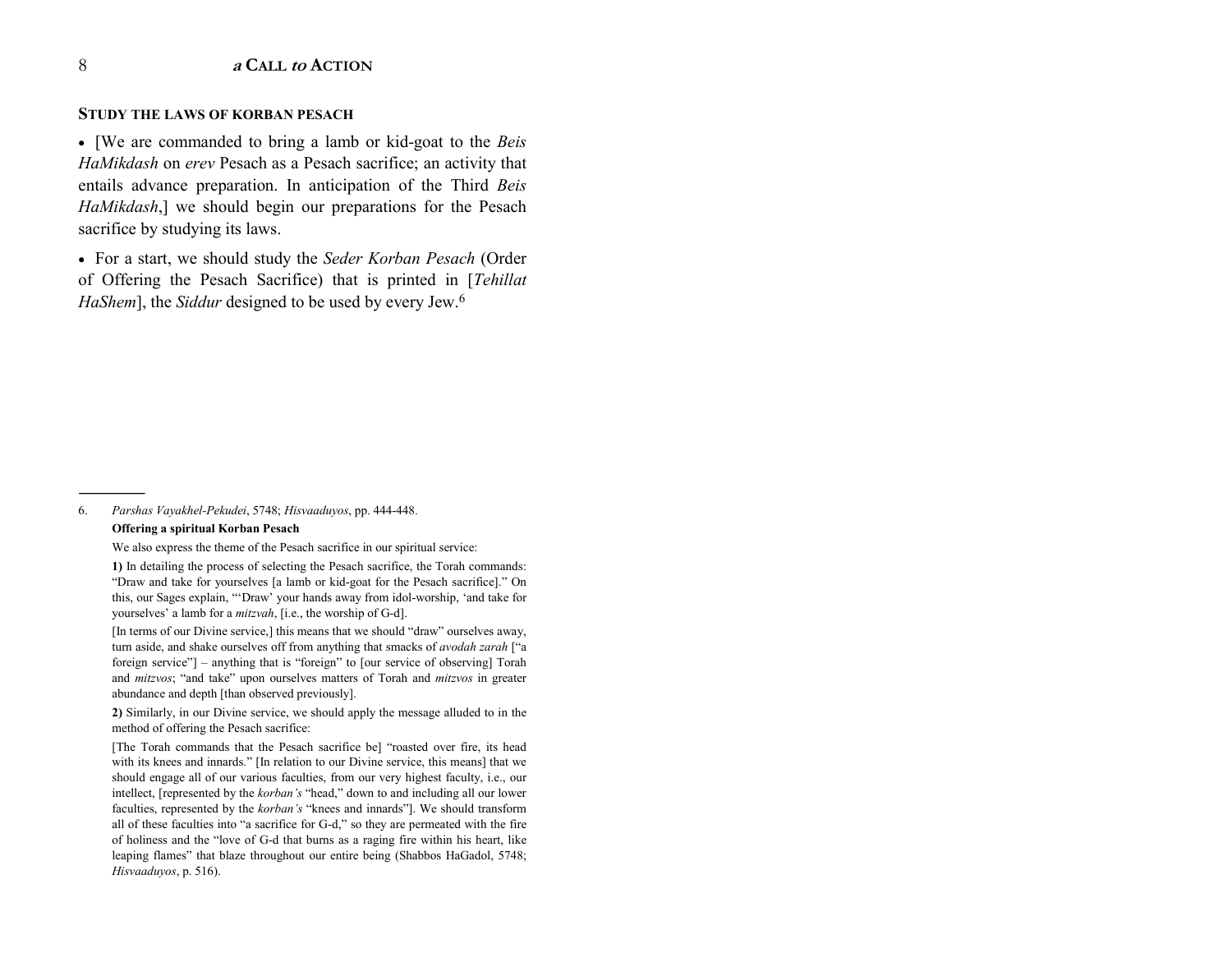# **Maos Chitim** Pesach Fund

#### **INTRODUCTION**

In his *Shulchan Aruch*,<sup>7</sup> the Alter Rebbe states: "It is a universal Jewish practice for each community to arrange a levy on its people for the sake of providing wheat for Pesach; i.e., to purchase and distribute it among the needy, [thus enabling them to bake matzos for the Seder  $nights$ ].<sup>?</sup>

Nowadays, this practice has been expanded, and *Maos Chitim* (lit., "money for wheat") now includes all other Pesach requirements as well. The Rebbe devoted an extraordinary amount of attention to this annual pre-Pesach drive.

#### **PURIM TO PESACH**

• We should begin organizing and publicizing *Maos Chitim* well in advance; i.e., immediately following Purim.8 Our donations towards [providing] the Pesach requirements should steadily increase, adding more and more the closer we get to Pesach.9

#### **ALL PESACH NECESSITIES**

• *Maos Chitim* includes supplying *all* Pesach requirements for all seven days of Pesach (within the Land of Israel; and eight days

#### **Couple learning with action**

<sup>7.</sup> Beg. of *Hilchos Pesach*, *Orach Chayim* 429:5.

<sup>8.</sup> *Motzoíei Shushan Purim*, 5749; *Hisvaaduyos*, p. 464.

It is a *mitzvah* for each individual to study the laws of the upcoming festival [thirty days in advance], so that he will be fluent in them and know what he must do [to properly observe the festival]. Moreover, "Great is study since it leads to action" It is customary to begin donating well ahead of Pesach, beginning [this, too,] thirty days beforehand; i.e., from Purim (*Taanis Esther and Purim*, 5748; *Hisvaaduyos*, p. 411).

<sup>9.</sup> *Erev Pesach*, 5750; *Hisvaaduyos*, p. 51.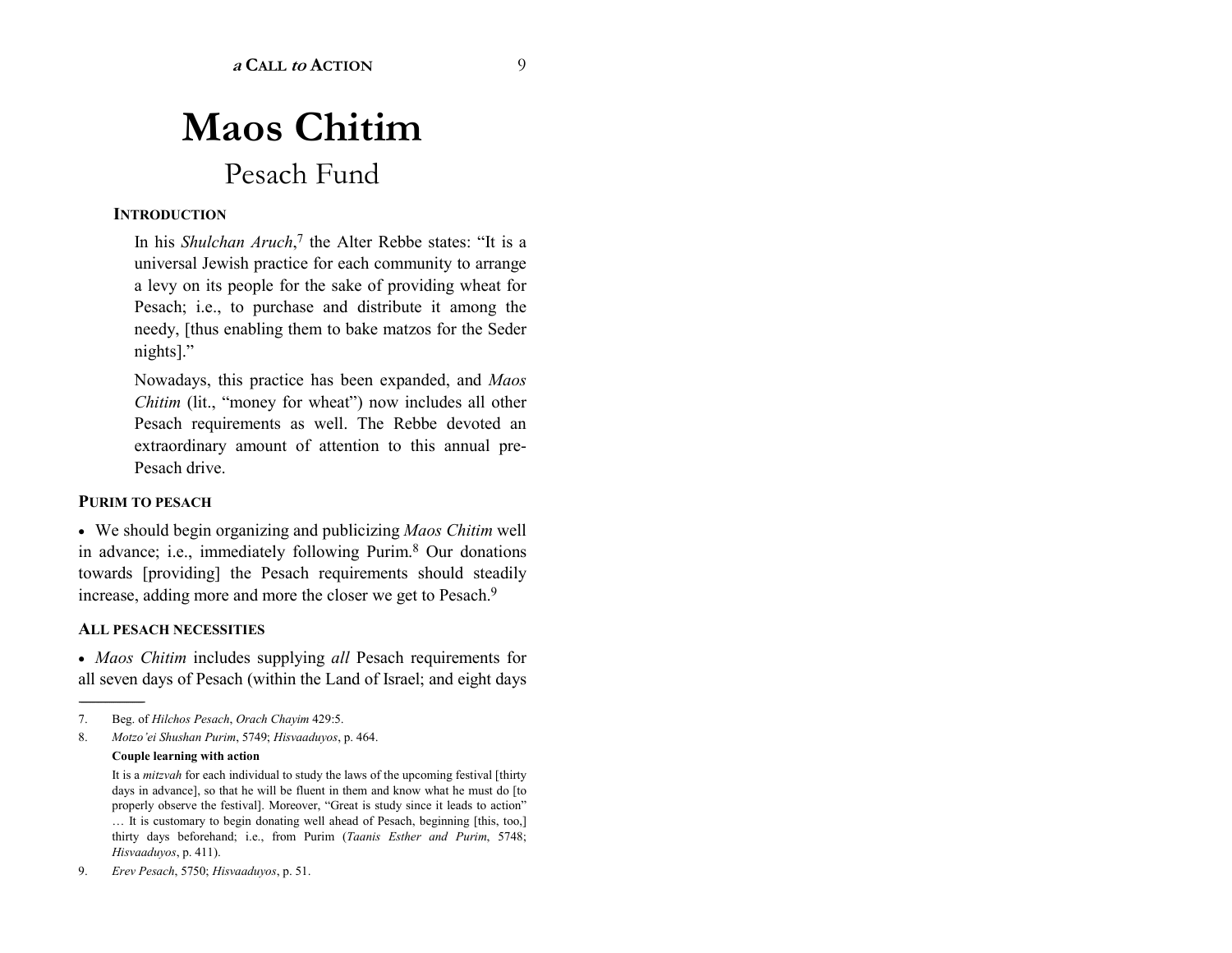in the Diaspora).<sup>8</sup> It includes the needs for the Seder nights  $$ matzos, four cups of wine, and so on  $-$  as well as general *yom tov* requirements, such as [new] festive clothing, meals, and the like.10

### **WITH HIDDURIM**

• After providing an individual with all his Pesach requirements, we should strive to raise the person to a higher standard of Torah observance. Then, due to his new and enhanced level of observance, we will need to furnish additional Pesach supplies appropriate to his new level.<sup>11</sup>

#### **TURN RECIPIENTS INTO DONORS**

• We should put immense effort into ensuring that every single Jew – including even the very "smallest" in either a physical or spiritual sense<sup>12</sup> – has all that he or she needs for Pesach.

• We should supply not only all they need for themselves, but enough to allow them, in turn, to announce [at the start of the Seder]: "*Kol Dichfin*... All who are hungry come in and eat! All who are needy come in and make the Pesach [Seder]!"<sup>13</sup>

#### **LIKE YOUR OWN PESACH SUPPLIES**

• In keeping with the Torah's commandment to "Love your fellow Jew as yourself," we should make sure that our fellow Jews have all their Pesach needs prepared and set out before them, just as we do.

• Furthermore, we should supply the Pesach requirements for

- 12. 16 Adar, 5750, during a *yechidus*, fn. 80; *Hisvaaduyos*, p. 399.
- $13.$ **free invitation**

------------------------------------------------

<sup>10.</sup> *Parshas Tzav*, 5751; *Hisvaaduyos*, p. 443.

<sup>11.</sup> *Parshas Shemini*, 5749, fn. 116; *Hisvaaduyos*, p. 512.

The same applies to the one who brought about this rise in another's spiritual standing: he should first raise his own spiritual standing to an incomparably higher level than the elevation he wishes to cause in the recipient... (*ibid*., subnote).

 $\ldots$  so that others who are needy can come and have their Pesach meal, the meal of freedom, at *his* table (*ibid*., p. 399). See also *Parshas Ki Sisa*, 5750; *Hisvaaduyos*, p. 417.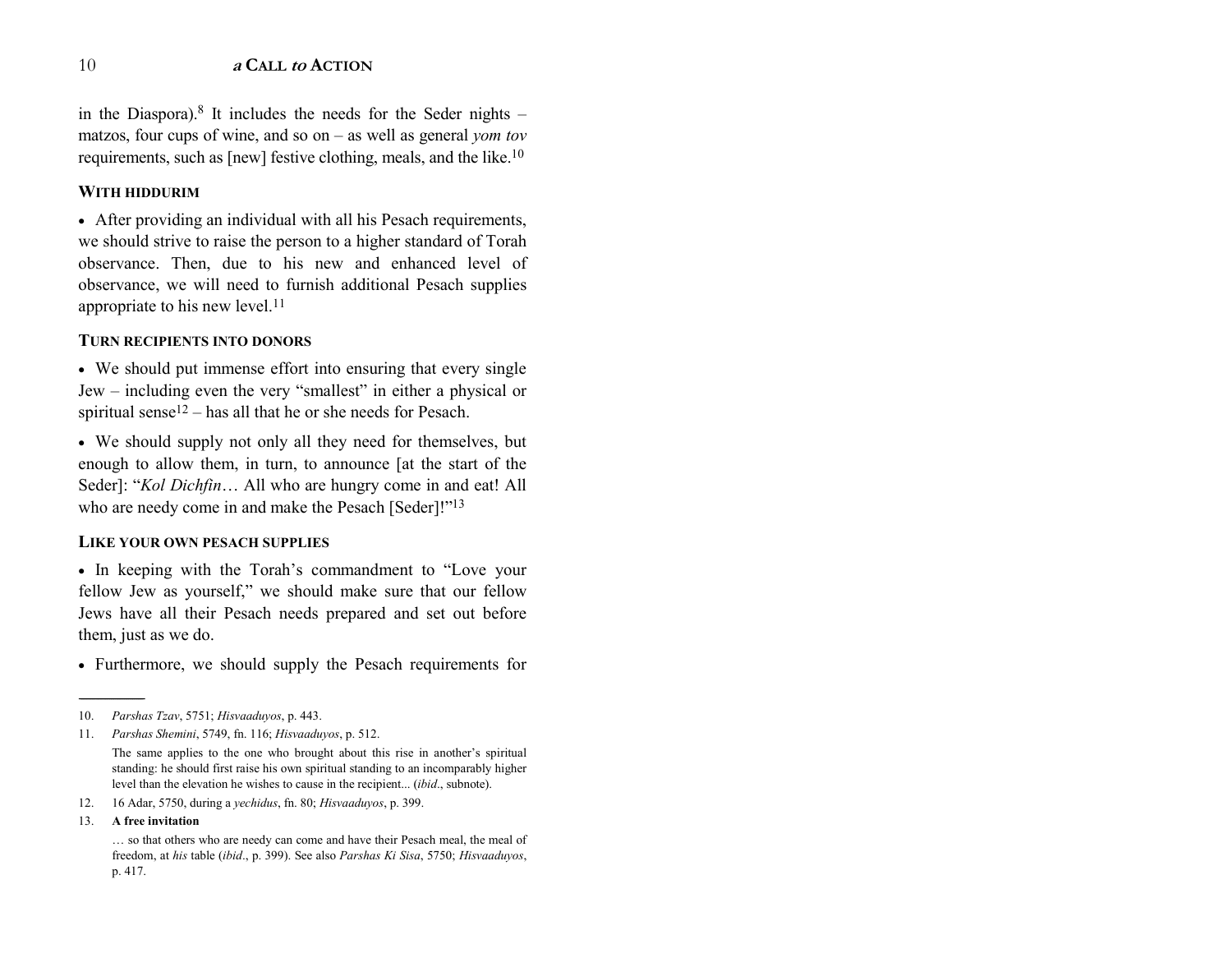our fellow Jews even before we arrange our own.<sup>14</sup>

### **BEST QUALITY**

• We should supply "from the best and sweetest foods on our table, since the Torah commands us to give from the best we have to Hashem."<sup>15</sup> This requirement is reflected in the traditional name for the pre-Pesach drive, Maos Chitim, "money for *wheat*": wheat being the choicest of the five species of grain acceptable for baking matzos...<sup>16</sup>

### **PROACTIVE DONATING**

• We should not wait until the official *tzedakah* collector comes to [you], requesting donations to help provide Pesach needs [for others]. Rather, we should be proactively running and seeking any possible way to donate Maos Chitim.

• Then, when the *tzedakah* collector comes around, we will give him a donation in addition to those contributions we gave without having to be asked. $17$ 

#### **DO EVEN BETTER THAN THAT**

• Even if we have actively concerned ourselves with Maos *Chitim* for some time, we should never consider our obligation complete. Rather, each of us should take time to consider and determine – with an honest self-accounting – whether we have truly given Maos Chitim in a manner that befits our particular position. Quite possibly, there may be room (and a need) to add yet further in this regard....<sup>18</sup>

16. Only the best will do ... although one could technically fulfill his obligation to eat matzah made from any of the five grains (Parshas Vayakhel-Pekudei, 5748; Hisvaaduyos, p. 444).

To the extent that Maos Chitim, which includes all Pesach needs, begins thirty  $14<sub>1</sub>$ days before Pesach (Erev Pesach, 5750; Hisvaaduyos, p. 51).

<sup>15.</sup> Rambam, end of "Hilchos Isurei Mizbeiach"; Vayikra 3:16.

<sup>17.</sup> Parshas Ki Sisa, 5750; Hisvaaduyos, p. 417.

Parshas Vayikra, 5751; Hisvaaduyos, pp. 414-415. 18.

<sup>...</sup> Therefore, even after having resolved to give Maos Chitim in the proper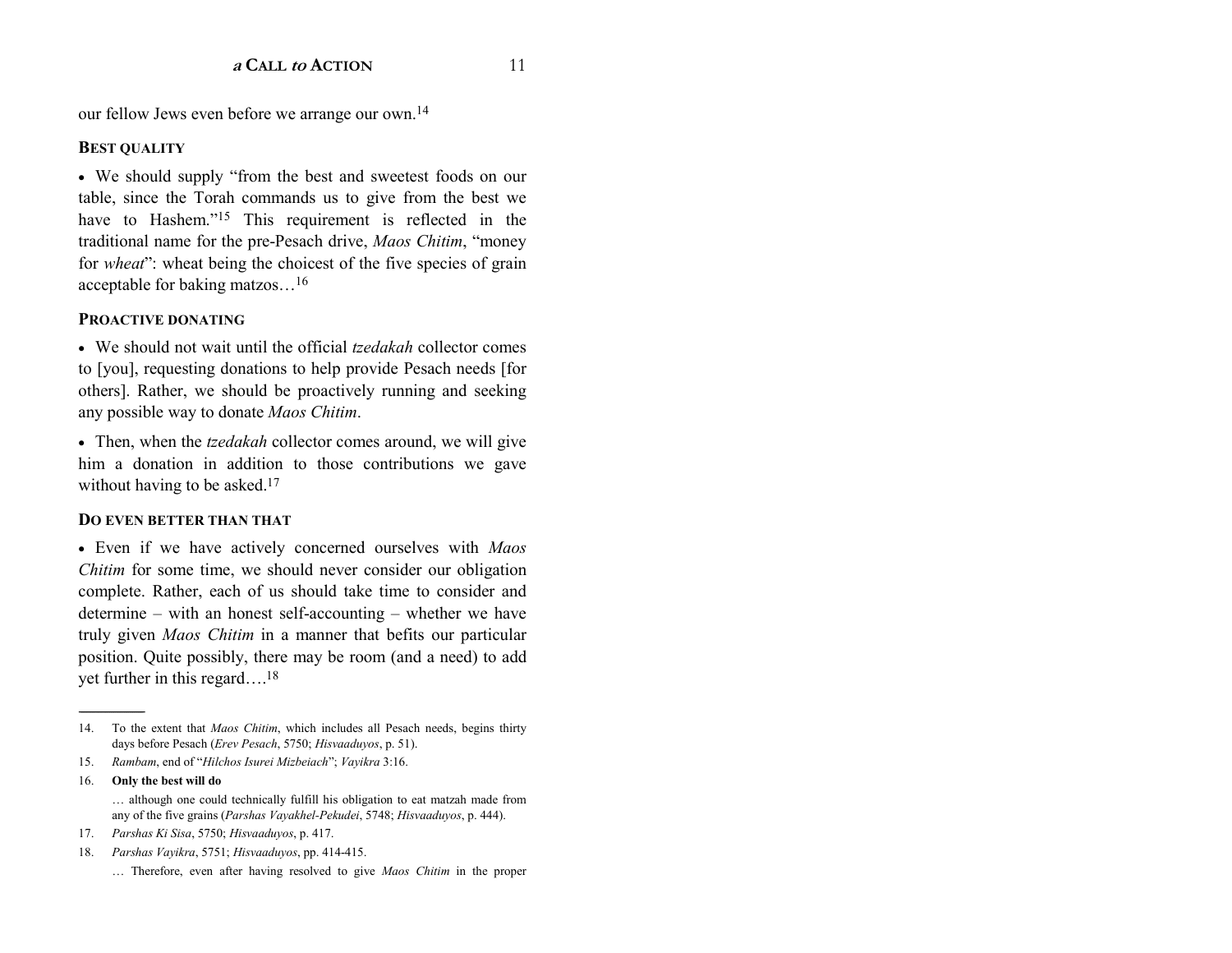#### **REVISE YOUR BALANCE REPEATEDLY**

• Further, even after having provided *Maos Chitim* in a manner that truly befits our particular position  $-$  donating a tenth or even a fifth of our earnings<sup>19</sup> – we should calculate the additional wealth gained as a result of G-d's blessings in the interim.

• Based on this new calculation, we will realize that our earnings have increased, [and with it, the "tenth" or "fifth" that we had previously calculated]. Naturally, we will then need to provide an additional contribution to *Maos Chitim*.<sup>20</sup>

#### **BECOME WEALTHY FROM GIVING TZEDAKAH**

• According to the principle: "Tithe [your earnings] so that you will become wealthy, [via an increase in G-d's reciprocal blessings,]" we are able, and therefore should, increase our donations towards *Maos Chitim*; doing so even before G-d increases our blessings.

• The more we increase our donations, the greater will be G-d's blessings; even bestowing enormous wealth upon us [in "return" for our substantial donations].<sup>9</sup>

### **TENTH, FIFTH OR MORE**

------------------------------------------------

• From Rosh Chodesh Nissan – two weeks<sup>21</sup> before Pesach – we

measure, we should once again consider to give even more... (*Parshas Ki Sisa*, 5750; *Hisvaaduyos*, p. 421).

- 19. Giving a fifth is considered "Mitzvah min hamuvchar," the best way of fulfilling the *mitzvah* (*Parshas Vayikra*, 5751; *Hisvaaduyos*, p. 415).
- 20. *Parshas Vayikra*, 5751; *Hisvaaduyos*, p. 415.

#### 21. **From Purim and Rosh Chodesh**

[As explained earlier, there are two opinions as to when we are obliged to begin studying the laws of Pesach and teaching them to the public. According to one view, we begin thirty days in advance; according to the second view, we begin from Rosh Chodesh Nissan, just two weeks before Pesach.

 The Rebbe explained that although the law follows the first viewpoint, we should nevertheless take the second opinion into account as well and greatly increase the quantity and quality of our study upon reaching Rosh Chodesh.]

Just as there are two opinions expressed concerning [the time to begin] studying the laws of Pesach, [and in practice, we should follow both of them,] so should we apply both views to our providing *Maos Chitim* and all the other requirements for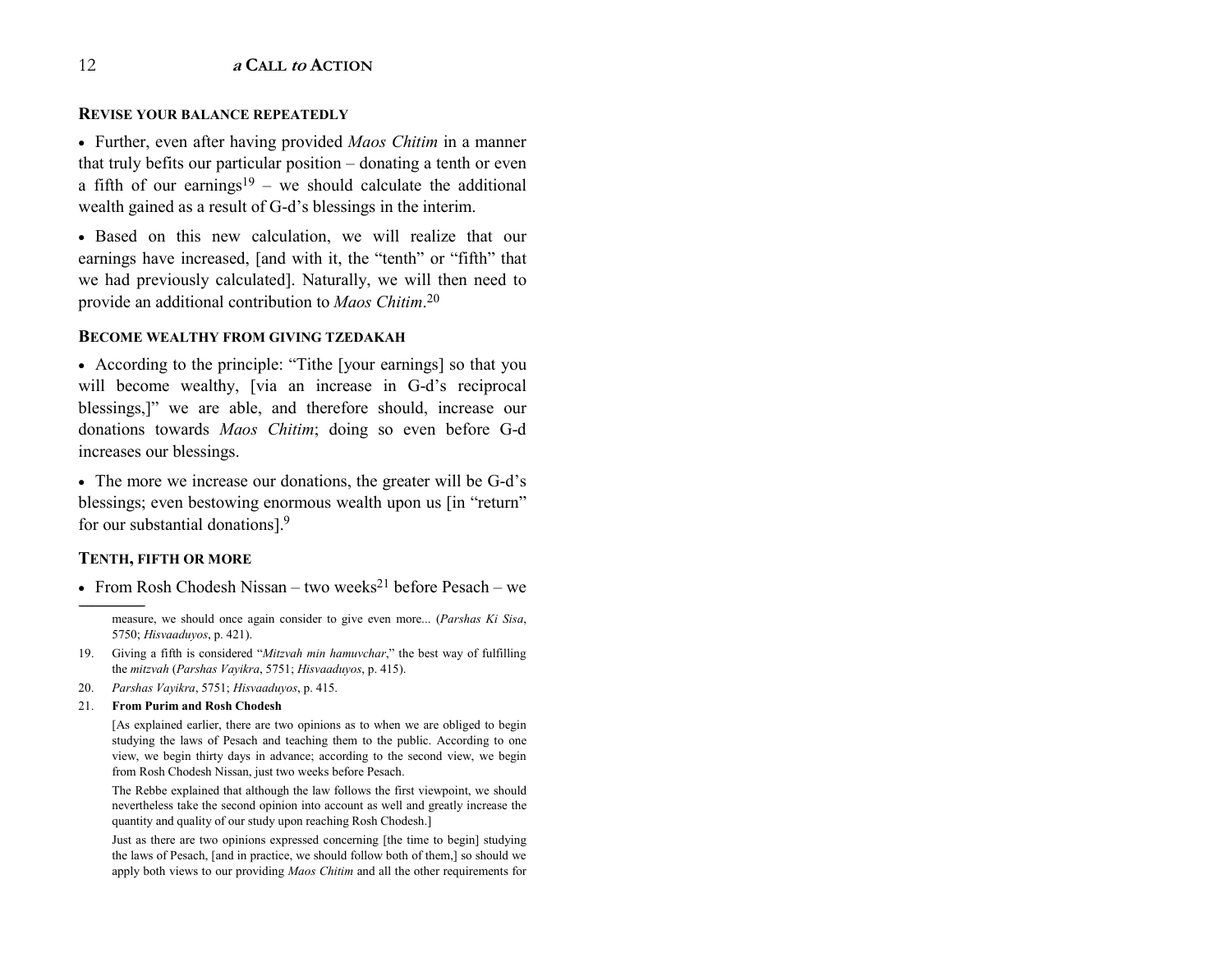should step up [our efforts] in supplying *Maos Chitim*. Moreover, in keeping with the ability granted on Rosh Chodesh Nissan for miraculous conduct (i.e., to go beyond our natural or habitual efforts), we should even give more than a tenth of our earnings, or even more than a fifth during this time, giving to an unlimited extent (*bli gevul*).22

#### **No needy Jews in Nissan**

... In addition to our *Maos Chitim* activities that began thirty days before Pesach, we should make proper preparations in the latter days of Adar, particularly during the week before Rosh Chodesh, so that we will be able to amplify our efforts from Rosh Chodesh Nissan and onward. Ideally, though, by the time Rosh Chodesh Nissan arrives, every Jew should already have everything they need for Pesach (*Parshas Vayakhel-Pekudei*, 5751; *Hisvaaduyos*, p. 386).

#### 22. **Super-donations**

... All of this applies to the days prior to Rosh Chodesh Nissan as well. Certainly, then, it applies following Rosh Chodesh, when the innovation (*chidush*) of miraculous conduct enters our Divine service (*Parshas Vayikra*, 5751; *Hisvaaduyos*, pp. 416-415).

#### **An elevated service**

It is now thirty days before Pesach ... we should fulfill our obligation to provide our fellow Jews with their Pesach needs in an "elevated" manner [reflecting the name of this week's *Parshah*, "Ki Sisa": "When you count (lit., "elevate") the 'head' of [each of the Children of Israel''] ... in both quantity and quality:

For a start, we should donate in a generous manner (i.e., giving in an "elevated" manner), not only donating a tenth or a fifth [of our earnings], but even more than that.

#### Aren't we told not to give more than a fifth?!

True, our Sages teach that "one should not give extravagantly; [i.e.,] more than a fifth [of his wealth on *tzedakah*]." Nevertheless, as the Alter Rebbe explains, nowadays "we should greatly increase our giving of *tzedakah*," telling us, "Do not be concerned with [the teaching] 'Do not give [extravagantly; i.e.,] more than a fifth." [Now, if the restriction no longer applied in the Alter Rebbe's era,] then [we] certainly [should not be concerned with this restriction] in our own generation, many generations after that of the Alter Rebbe.

#### **Give more, gladly**

Moreover, [the Previous Rebbe,] the Leader of this Generation and a successor of the Alter Rebbe, bears the name ["Yosef Yitzchak"]: "Yosef," meaning "addition," which includes an addition in *tzedakah*, and "Yitzchak," ["laughter" and "joy"], which indicates the giving of *tzedakah* joyfully, with a glad heart and a friendly attitude.

Thus we should donate in a manner that also elevates the spirits of recipient, i.e.,

Pesach to the needy: We should a) begin to provide these requirements thirty days in advance; and b) greatly increase our donations and activities two weeks before Pesach (*ibid*., p. 414).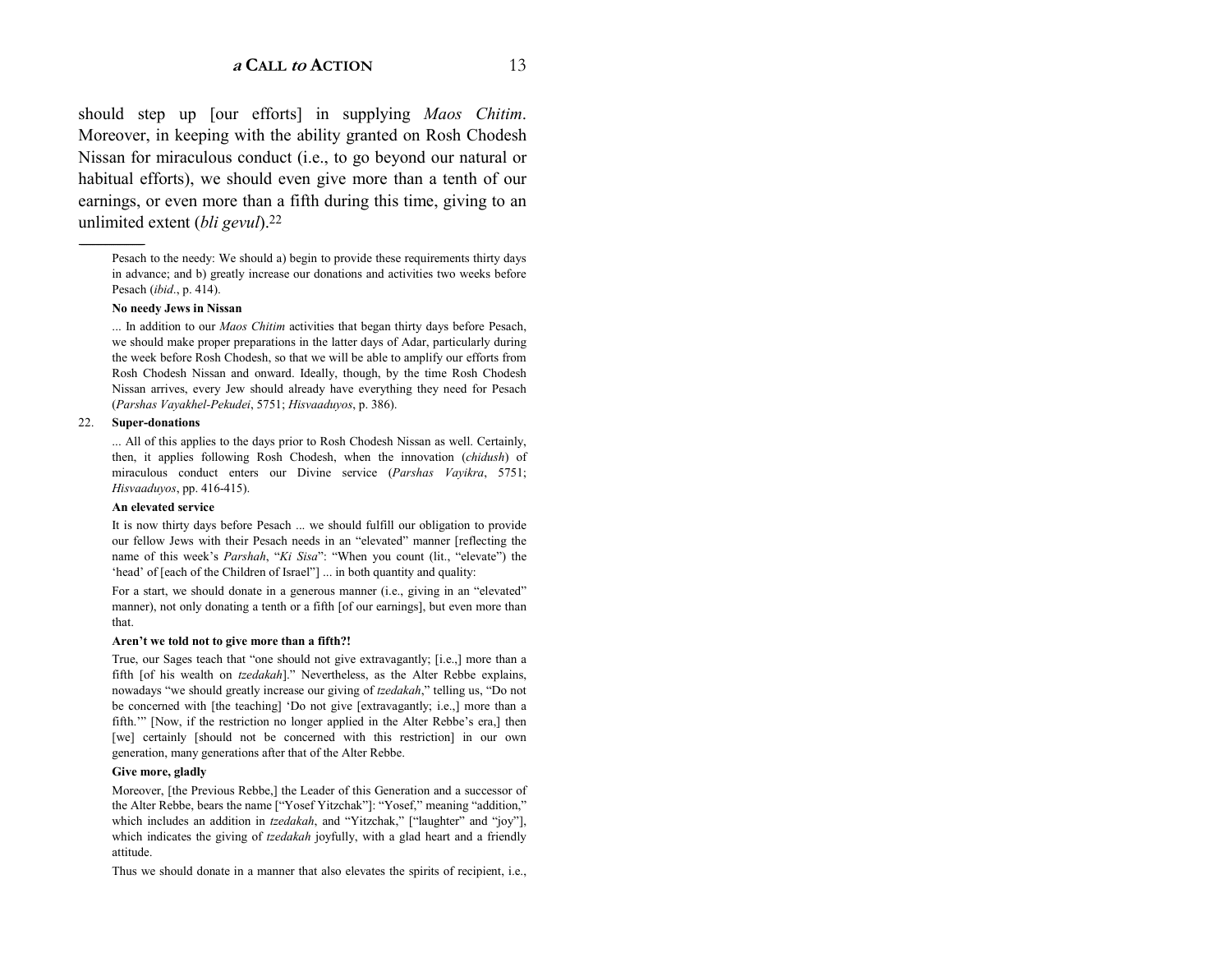#### **CREATE A LAST MINUTE RUSH**

• The concept of alacrity is emphasized throughout the themes of Pesach, starting with the rushed baking of *shemurah matzos*. So just before Pesach, we should again increase, and complete, our efforts at providing all the needs of Pesach [for others], and doing so with alacrity.23

#### **MAKE EVERY JEW WEALTHY**

• In the final hours before Pesach,  $24$  we should promote the need to complete supplying [the funds] for *Maos Chitim*. Everyone can, and should, complete and perfect his or her efforts at

through donating in a friendly manner. This, in fact, is the predominant aspect of giving *tzedakah* (*Parshas Ki Sisa*, 5750; *Hisvaaduyos*, p. 417).

23.  $\ldots$  so that it should not become *chametz*, Heaven forbid (*Yud-Alef* Nissan, 5748; *Hisvaaduyos*, p. 50).

#### **Hurry**

------------------------------------------------

We will now conclude [this gathering] by distributing dollars for *tzedakah* to all who are present. Those who [are not here now, but] are listening [via live hookup,] should also give *tzedakah* in their respective locations now – each person making another into his agent [to give *tzedakah* on his own] towards a timely cause: *Maos Chitim*. The sooner this is done – and the quicker – the better! (*Ibid.*, p. 51.)

#### **Like your own Pesach**

We should utilize the remaining time before Pesach to increase in and complete the supplying of *Maos Chitim* and all other Pesach requirements to all who need them; not only providing "whatever he is lacking," but also donating amply, even to the extent of "making him wealthy." We should do this in the same way that we try to insure that our own affairs are arranged in an ample and affluent manner.

#### "All who are needy" - Who's that?

We should continue this drive until not a single Jew remains in a state of hunger and need.

[Do not be concerned with rendering the opening passage of the *Haggadah* superfluous, for] even in such a situation; [i.e., that there would no longer be any poor Jews], we will nevertheless be able to continue reciting; "All who are hungry come in and eat! All who are needy come in and perform the *Seder*!" Rather [than referring to actual paupers, we will in effect be declaring, "Were it possible for such a prospect [of a Jew who is hungry or needy, then we would certainly invite him now to join us in the Pesach *Seder*]...!" (*Parshas Tzav*, 5750; *Hisvaaduyos*, p. 29, with fns. 139 and 140)

#### 24. **Grab the last minutes of a mitzvah**

 $\ldots$  In the final hours before Pesach – while it is still permissible to handle money, and indeed, when it is still a *mitzvah* to handle money for the sake of Torah and *mitvzos*Ö (*Erev Pesach*, 5750; *Hisvaaduyos*, p. 52).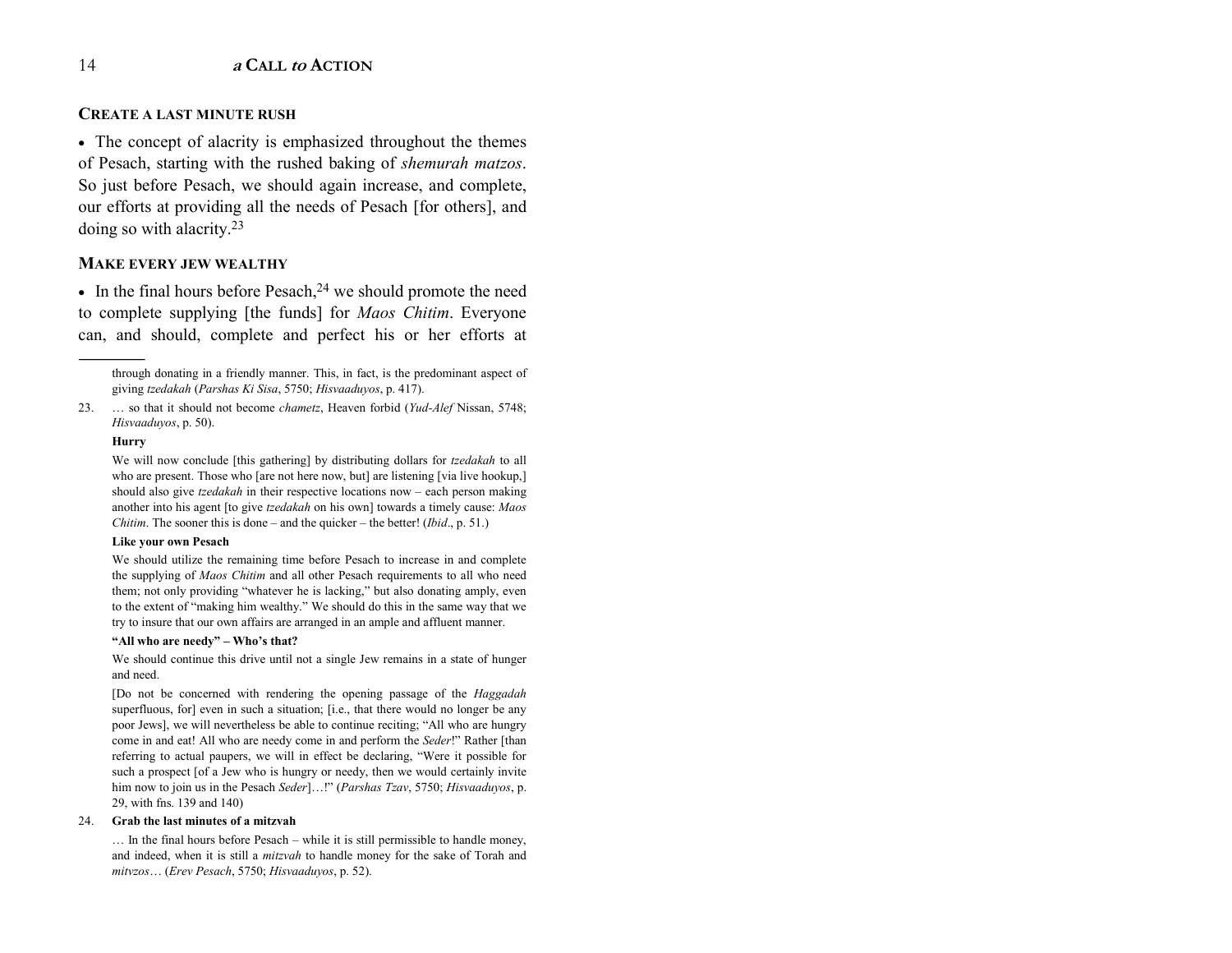eliminating poverty from among one's fellow Jews. Indeed, we should even strive to make each individual Jew literally wealthy.25

#### **CLOTHES AND ADORNMENTS FOR WOMEN**

• The needs of the festival include making sure that husbands are able to fulfill their obligation to make their wives joyful during the festivals, through purchasing clothes and adornments for them 26

#### **WOMEN'S DONATION – A HIGHER FORM OF TZEDAKAH**

• We should emphasis the role of *women* in giving *tzedakah*, for, in fact, the *tzedakah* of a woman can often surpass that of a man.<sup>27</sup>

#### 25. **Attain perfection**

------------------------------------------------

Practically speaking, since action is the main thing: Undoubtedly, everyone has already fulfilled his obligation to provide Pesach requirements [for the needy], in addition to his general obligation to give *tzedakah*. Nevertheless, it is quite possible that some still need to complete ("*lehashlim*," as in "*mashlim*," to make up for any lack in) their donations of *Maos Chitim*. Furthermore, everyone is able, and should, perfect ("*lehashlim*," as in "*shleimus*," reach a state of perfection in) their contributions ...

For that reason, we will now make everyone here an agent for *tzedakah* (as is customary), [but this time, the *tzedakah* should specifically be given] to funding *Maos Chitim*, in preparation for our announcement [at the opening of the *Seder*,] "All who are hungry  $\ldots$  needy  $\ldots$  come in and make the *Seder*" *(ibid.).* 

26. *Parshas Tzav*, 5750, fn. 138; *Hisvaaduyos*, p. 29.

#### 27. **He canít eat a coin**

As the *Talmud* states, "A woman is commonly found in her home. There, she gives a [ready-to-eat] piece of bread to a pauper [who goes from house to house]. Thus, his benefit [from her *tzedakah*] is immediate." [This is not the case with the monetary *tzedakah* that a man usually donates; he is normally away from home during the day, and when he meets a pauper, he simply gives him a coin  $-$  which the hungry pauper must first convert into food in order to benefit from the donation.]

 It was for this very reason that women and girls participated in the special gathering  $\ldots$  for *tzedakah*-donors, which was [recently] held [in 770] in order to promote and encourage additional donations and much greater energy in giving *tzedakah* (*Parshas Vayikra*, 5751; *Hisvaaduyos*, p. 419).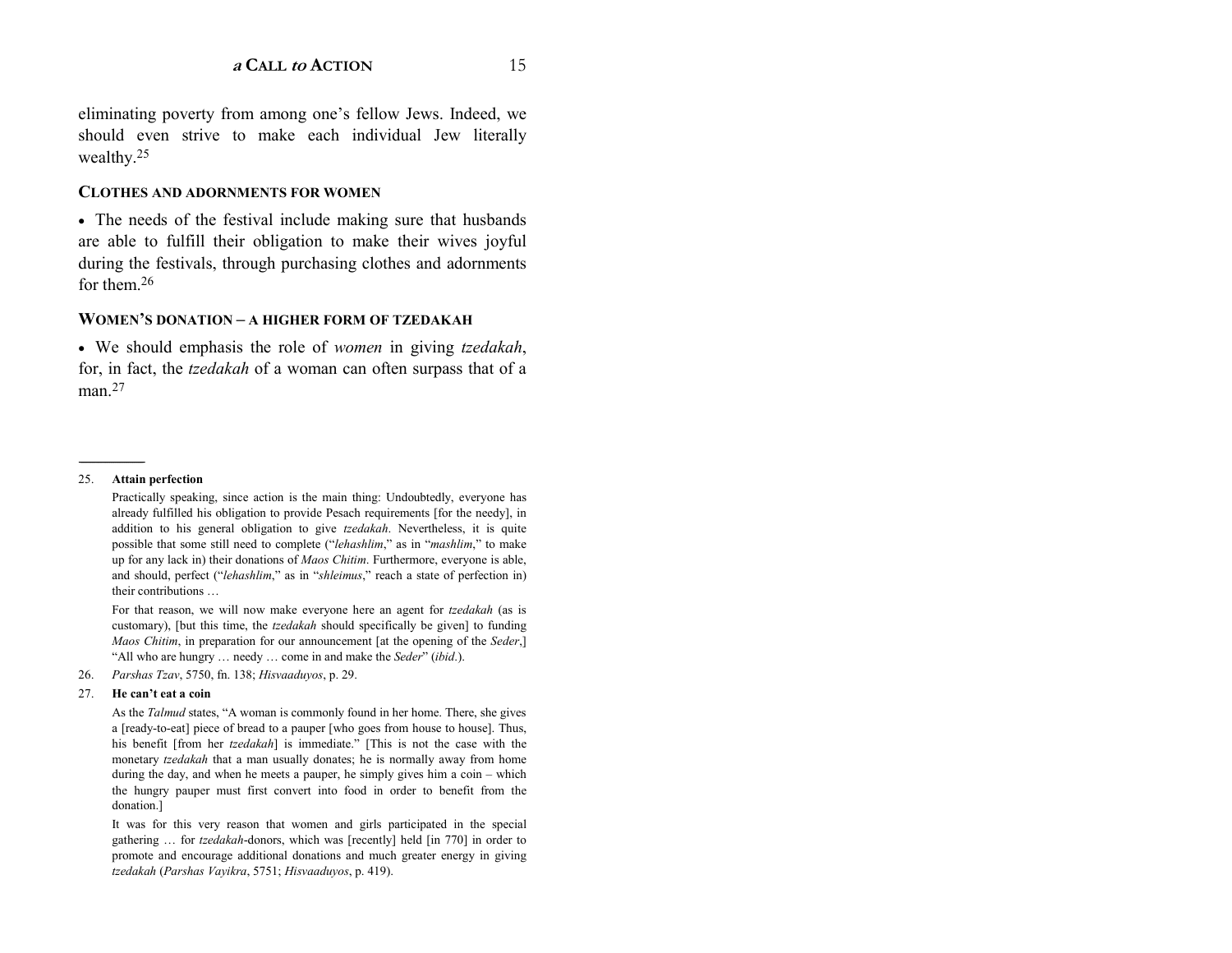#### **SUPPLY SHEMURAH MATZAH**

• [When an announcement was made regarding the "Mitzvah" Tanks" that would be circulating in various locations around New York in honor of *Yud-Alef* (the 11<sup>th</sup> of) Nissan (the Rebbe's birthday), promoting Judaism in general and Pesach observance in particular, the Rebbe instructed that an additional announcement be made: to specifically distribute *shemurah matzah*.]28

# The 25<sup>th</sup> of Adar

Birthday of Rebbetzin Chaya Mushka

#### **INTRODUCTION**

Rebbetzin Chaya Mushka Schneerson, wife of the Rebbe and daughter of the Previous Rebbe, was born on the  $25<sup>th</sup>$ of Adar, 5661 (1901), in Babinovitch, a city in what is now Belarus, near the town of Lubavitch, Russia.29

The  $25<sup>th</sup>$  of Adar is a highly significant date:

In the *Talmud*<sup>30</sup>, the Sages dispute the month in which the universe was created: Was it Nissan or Tishrei? According to Rabbi Eliezer, Rosh Hashanah (the day of man's creation) was the  $1<sup>st</sup>$  of Tishrei; according to Rabbi Yehoshua, it was the 1<sup>st</sup> of Nissan.

But man was created on the *Sixth* Day of Creation. Accordingly, the First Day of Creation was five days earlier, and, depending on which of the above opinions are followed, that would fall on either the  $25<sup>th</sup>$  of Elul or the  $25^{th}$  of Adar.

------------------------------------------------

<sup>28.</sup> *Parshas Tazria*, 5749; *Hisvaaduyos*, p. 419. ... The preparations for Pesach include studying the laws of Pesach, providing *Maos Chitim*, distributing *shemurah matzah*, and so on (*Parshas Shemini*, 5749; *Hisvaaduyos*, p. 512).

<sup>29. [</sup>For more information on the life of the Rebbetzin, see *A Call to Action*, the 22n<sup>d</sup> of Shevat (the date of her *yartzeit*).]

<sup>30.</sup> *Rosh Hashanah* 11a.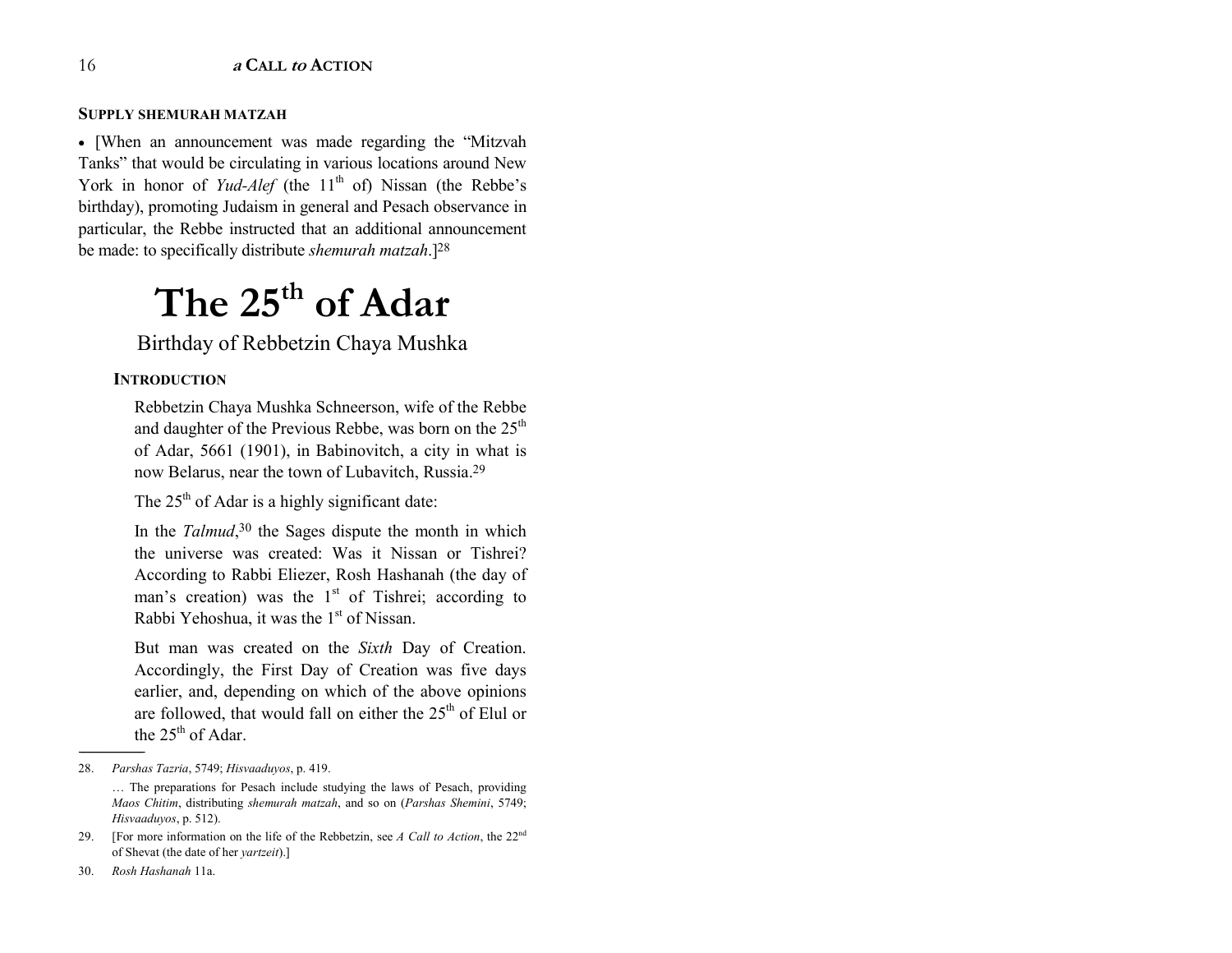As explained in *Tosefos*<sup>31</sup> and elaborated upon in many Chassidic discourses, although we actually celebrate Rosh Hashanah in Tishrei, both opinions are nonetheless correct. Indeed, the Sages were not disagreeing; they were merely referring to two different stages — thought and action — in Creation.

In the realm of Divine Thought, so to speak, Creation occurred in Nissan; in the realm of Divine Action, it took place in Tishrei.

So while the external aspect of the universe  $-$  i.e., how it exists in actuality — was created in Tishrei, its "inner" aspect; i.e., its ultimate purpose (as it arose in G-d's Thought), was created in Nissan.

This explains why so much emphasis is placed on the  $25<sup>th</sup>$  of Elul and the 1<sup>st</sup> of Tishrei (Rosh Hashanah), yet there are no special customs pertaining to the 25<sup>th</sup> of Adar and the  $1<sup>st</sup>$  of Nissan. For, being "the beginning of Your works [of Creation]" in the realm of Divine Thought, the day's influence remains a concealed, inner matter that is not reflected in action or in established customs.

Nevertheless, the Rebbe explains, the  $25<sup>th</sup>$  of Adar is "a foundational day that pertains to the entire year."32

#### **Relevant for all Jews**

#### When was the world created?

[The Talmud is not discussing the First Day of Creation, but rather, the Sixth Day,

 $31$ Rosh Hashanah 27a, Tosefos s.v. Keman Matzlinan. See Likkutei Sichos, vol. 16, p. 483, fn. 20.

<sup>32.</sup> 25 Adar, 5750 (Hisvaaduyos, p. 444) and Parshas Shemini, 5749, fn. 15 (ibid., p.  $501$ ).

Whatever happens to each particular Jew is also relevant to all Jews, and indeed, the entire world; as our Sages teach (Sanhedrin 37a): "Each and every person is obliged to say, 'The world was created for my sake [alone].""

<sup>[</sup>In tractate Rosh Hashanah (11a),] Rabbi Yehoshuah states that the world was created in Nissan (the month of miraculous salvation; note that the name "Yehoshuah" means "salvation").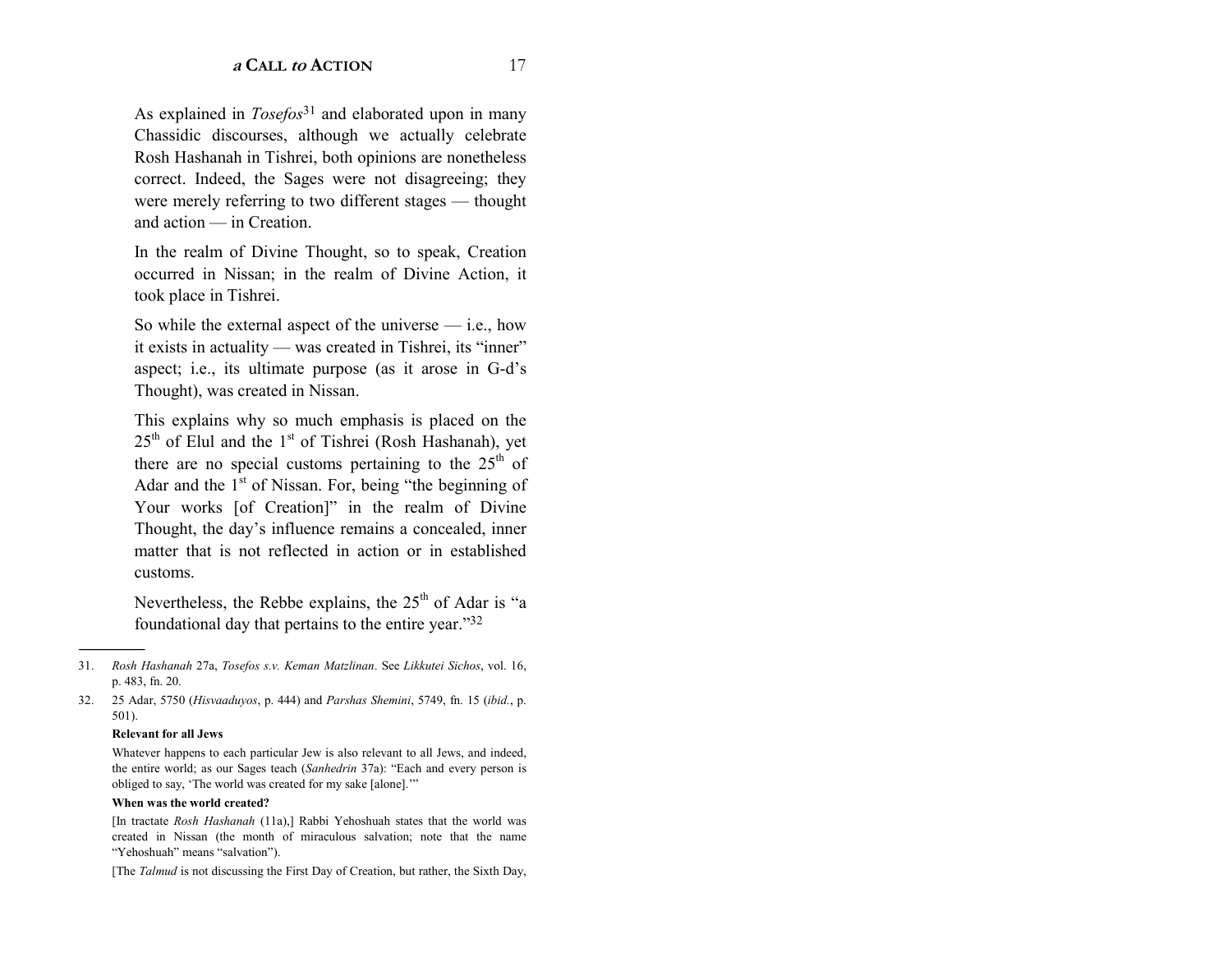#### **CONTEMPLATE AND ACT**

• [The profound significance of] the  $25<sup>th</sup>$  of Adar should motivate every person to improve his or her thoughts and inner selves. Moreover, we should immediately implement these positive resolutions on a practical level: our thoughts should produce action.33

when man (the ultimate purpose of Creation) was created.] According to Rabbi Yehoshuah, the Sixth Day of Creation, the day that Adam was created, was the  $1<sup>st</sup>$ of Nissan. Clearly, then, Rabbi Yehoshua is of the opinion that the First Day of Creation must have been the  $25<sup>th</sup>$  of Adar.

#### **Six in one**

------------------------------------------------

[As *Rashi* writes in *Bereishis* (1:14):] "Everything which would ultimately comprise heaven and earth was created on the First Day [in an all-inclusive manner]; later, each individual creation was subsequently established [as a distinct and actual existence] on the day that [G-d] decreed it to be revealed; [e.g., the skies and seas on the Second Day; land and vegetation on the Third Day, etc.]."

So the  $25<sup>th</sup>$  of Adar is actually the Birthday of all Creation: heaven and earth, as well as all the spiritual counterparts to the heavens and the earth. In other words, the entire *Seder Hishtalshelus* (spiritual and physical cosmos) was first created on the  $25<sup>th</sup>$  of Adar.

#### **Nissan and Tishrei: Thought and Action**

[If this is the case, then why do we celebrate Rosh Hashanah in Tishrei instead of in Nissan?] There is a well-known explanation (based on *Tosefos*, *Rosh Hashanah* 27a, and expounded on in *Shaar HaKavanos* and *Pri Etz Chaim*) that reconciles the two opinions [of Rabbi Yehoshua (that the world was created in Nissan) and Rabbi Eliezer (that the world was created in Tishrei)].

... According to this explanation, in Nissan, it first arose in Divine Thought to create the universe, yet G-d did not actually create it until Tishrei.

#### **Superiority of thought**

Accordingly, there is a higher quality to the stage of Creation that occurred in Nissan (or more precisely, on the  $25<sup>th</sup>$  of Adar) over the final stage which took place in Tishrei (i.e., on the  $25<sup>th</sup>$  of Elul). This higher quality is the superiority of thought over action.

#### **Month of the Mishkan**

... A further quality in the aspect of Creation that occurred in Nissan (and began on the 25<sup>th</sup> of Adar) was the fact that many years later, the *Mishkan* was first erected in Nissan. [What does this have to do with the Creation of the Universe?] Our Sages state (*Bamidbar Rabbah* 12:11), "From the beginning of Creation until the *Mishkan* was erected [by Moshe in the desert], the universe was unstable. Upon its erection, the universe was [finally] solidified [as an enduring existence]" (25 Adar, 5748; *Hisvaaduyos*, p. 460).

#### 33. **Itís** *not* **the thought that counts**

This is the instruction for every Jew: ... Just as the Divine realm of Thought is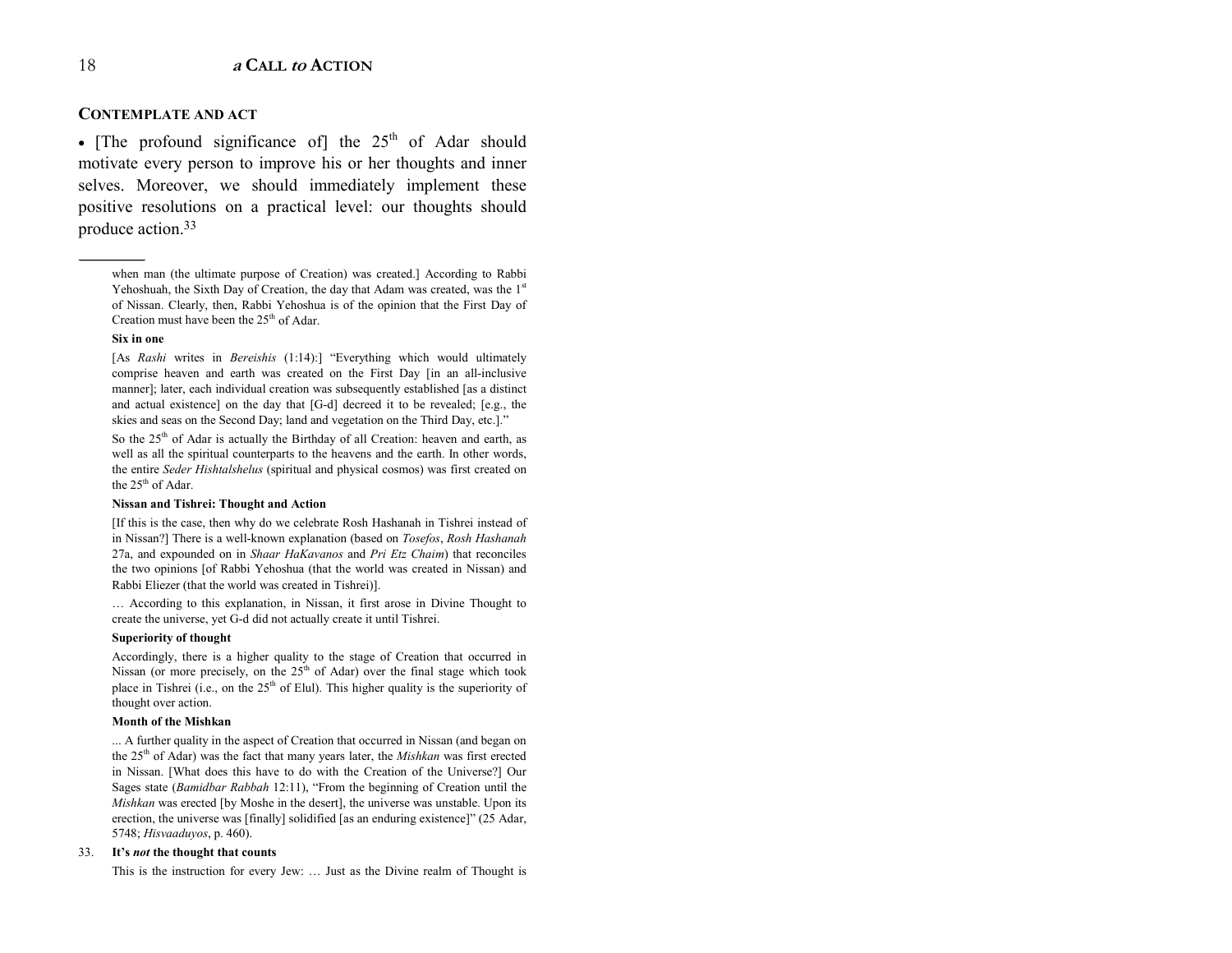#### **INTROSPECTION**

• Since the  $25^{th}$  of Adar is connected with a Rosh Hashanah – the Rosh Hashanah in thought  $-$  it is an auspicious time to conduct a review of our spiritual strengths and weaknesses (cheshbon nefesh). We should not only make a true stock-taking of our speech and actions, but also of our thoughts.<sup>34</sup>

#### **IMPROVING ONE'S THOUGHTS AND INNER OUALITIES**

• In our present generation, the need to regularly take stock of our spiritual standing and improve our thoughts and inner qualities is all the more imperative. For it is specifically in our times that we have merited an incomparable increase in the dissemination of *Chassidus* – far beyond any former generation - and this study of the inner dimensions of Torah further empowers us to serve G-d with our thoughts and inner being.<sup>35</sup>

#### **WITH JOY**

• All matters of Divine service should be performed with joy

#### Thinking the universe into existence

Despite the fact that the Creation in Nissan only took place in the realm of thought, it was, nevertheless, a thought that had practical ramifications: it resulted in no less than the literal creation of the universe, the most important aspect of which being mankind. As a consequence of this "mere" thought, the actual observance of Torah and *mitvzos* was the result....

#### Practice what you plan

We should apply this concept to our Divine service: It is not enough merely to make resolutions in Nissan; rather, we should immediately begin their actual implementation, as our Sages taught, "The main thing is the deed" (Parshas Shemini, 25 Adar, 5749, fn. 101; Hisvaaduvos, p. 511).

34. *Ibid.*, p. 445.

#### $35.$ Free access for all

... Many Chassidic discourses from the previous Rebbeim of Chabad that, until recently, had been the exclusive possession of a few individuals, have now been published [for the benefit and accessibility of all] (ibid., p. 444).

completely united with the Divine realm of Action (to the extent that G-d created all existence [on the 25<sup>th</sup> of Adar] from His Thought), so too, every Jew should work to unite his [positive resolutions in the realm of thought] with [their actual implementation] in action. After all, Jews in particular "are called Adam (man)," since they are "compared (from the word 'domeh') to the Most High" (25 Adar, 5750; Hisvaaduyos, p. 444).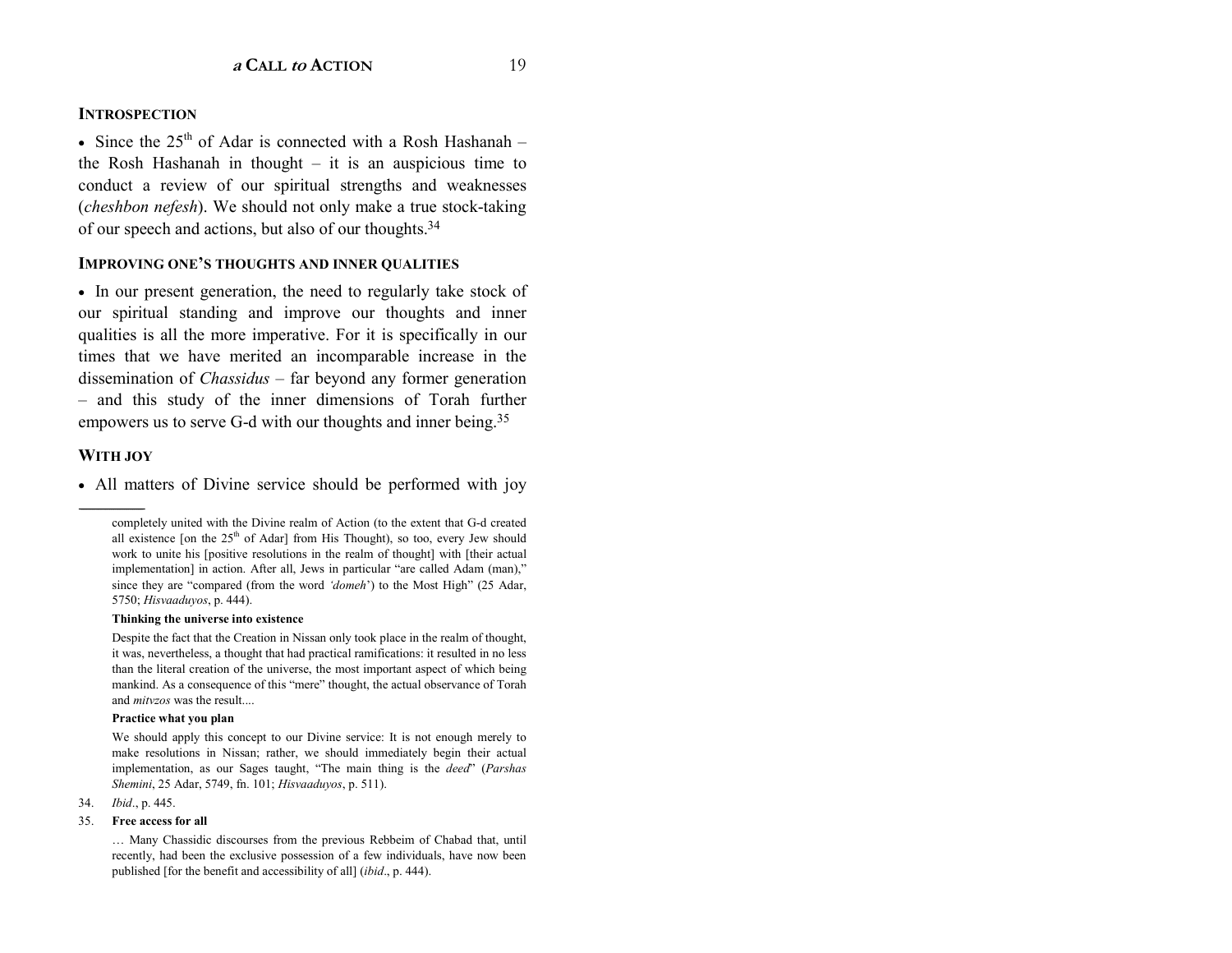and gladness, and how much more so when we are in the month of Adar and are instructed to abound in joy, as it is said**:**<sup>36</sup> "When Adar enters, we increase in joy." Therefore, this selfaccounting should be made with enthusiasm and joy.37

## **Birthdays**

In honor of the  $25<sup>th</sup>$  of Adar, 5748 (1988), the first occurrence of the Rebbetzin's birthday after her passing, the Rebbe launched the Birthday Campaign, encouraging us to celebrate and observe a set of birthday customs. What does the  $25<sup>th</sup>$  of Adar have to do with birthdays?

#### **BIRTHDAY OF SOULS**

The Alter Rebbe<sup>38</sup> explains that the soul of Adam *HaRishon* is renewed on each anniversary of his creation; and with it, the souls of all mankind.

But as explained earlier, there were two stages to the creation of man: the first took place on the 1st of Nissan in the realm of Divine Thought, and the second occurred in actuality on the 1st of Tishrei.

Thought is an inner, spiritual faculty, while action is an external, physical manifestation. So although all of existence  $-$  including souls  $-$  actually went through both of these stages of Creation, it is specifically the  $1<sup>st</sup>$  of Nissan (Creation in Thought) that bears an intrinsic connection with the birth of souls  $-$  man's spiritual and inner essence.

37. **In full swing** 

------------------------------------------------

<sup>36</sup>*Kitzur Shulchan Aruch*, beg. *Hilchos Megillah*.

 $\ldots$  The directive to increase in joy goes into force immediately with the onset of the month of Adar. Certainly now that it is the  $25<sup>th</sup>$  of the month – having steadily increased our rejoicing from day to day for these past twenty-five days  $-$  we can readily appreciate the immense joy that should now be felt (*ibid*., p. 445).

<sup>38</sup>*Likkutei Torah, Parshas Nitzavim,* p. 47a.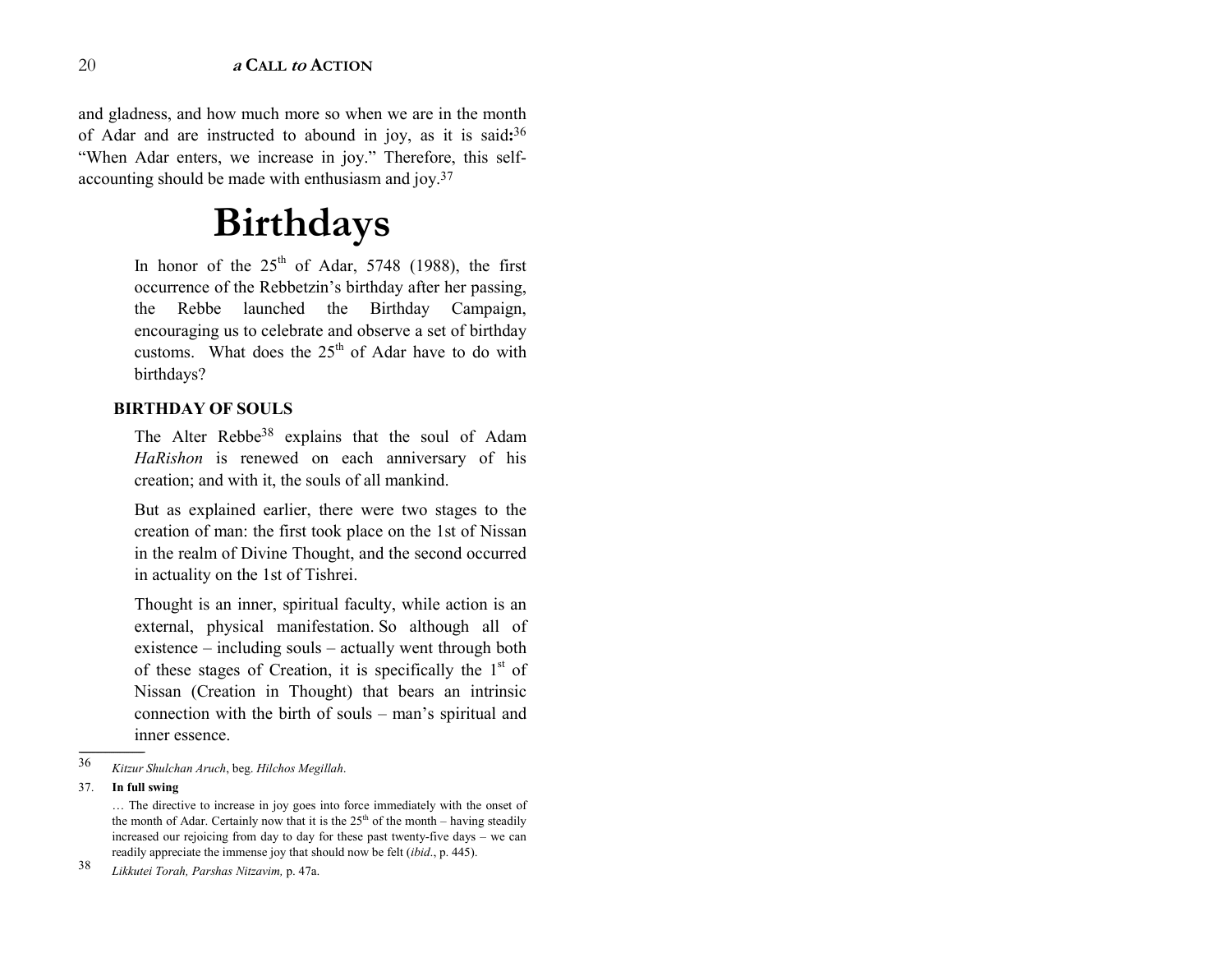We also explained that the universe was brought into existence five days before the creation of man.<sup>39</sup> In the realm of Thought, that would be the 25<sup>th</sup> of Adar.

The entire Creation was made for the sake of the soul's service, so that when the soul arrived on the Sixth Day of Creation, it would find everything ready and waiting. Hence, the first five Days of Creation are simply part of the soul's creation, enabling it to fulfill its Divine mission

Consequently, the  $25<sup>th</sup>$  of Adar must be considered the initial stage of the birth of souls.<sup>40</sup>

#### **TAKE YOUR DIVINE SERVICE TO A HIGHER RUNG**

• The  $25<sup>th</sup>$  of Adar is a kind of "birthday of souls."<sup>41</sup> Therefore,

#### 39. Two beginnings

The celebration of Rosh Hashanah in Tishrei shows us that the universe - and mankind – actually has two "beginnings":

1) In our Rosh Hashanah prayers (on the 1<sup>st</sup> of Tishrei), we proclaim, "Today is the beginning of Your works [of Creation]." This "beginning" refers to the creation of man, the ultimate purpose of all existence. Since man is the justification and purpose for the entire Creation, we refer to the day of his formation as "the beginning of [all] Your works."

2) The reverse is also true: Since the actual beginning of Creation on the  $25<sup>th</sup>$  of Elul only occurred for the sake of man, we can consider that date "the beginning of man's creation."

These two "beginnings" are certainly present in Nissan as well: The 1<sup>st</sup> of Nissan is the Birth of Souls, and the 25<sup>th</sup> of Adar, the beginning of man's creation in Thought, is the initial stage of the birth of souls (see Parshas Shemini, 5749; Hisvaaduyos, pp. 502-503).

40. Parshas Shemini, 5749; Hisvaaduyos, pp. 502-503.

#### $41.$ Birth of new service

...We can therefore appreciate that each and every Jew should introduce a great innovation in their Divine service on the 25<sup>th</sup> of Adar. Our efforts should reflect the concept of birth; i.e., even after the perfection in Divine service that we have already attained via our observance of Torah and *mitzvos* throughout the preceding days (and years); and even reaching the level of "ba bayamim," [i.e., spiritually "advanced in days" as stated regarding Avraham Avinu, whose every day was fully and perfectly utilized in Divine service and could truly be referred to as having "complete days"; nevertheless, we should now bring our service to an entirely innovative rung, as if we had just been born anew.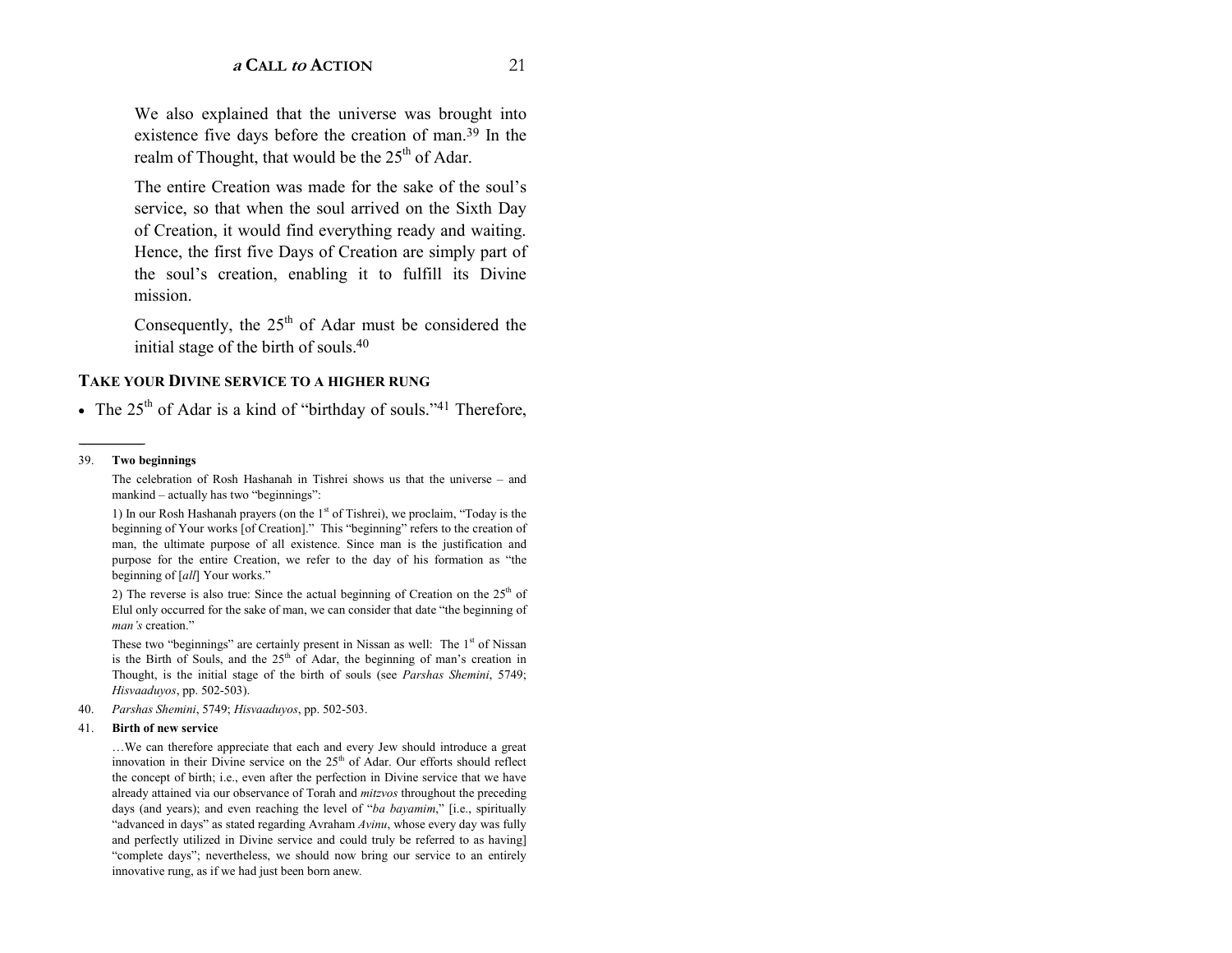it is an auspicious time to introduce new energy and initiatives into every aspect of our Divine service: our service relating to mundane endeavors, as well as our efforts in Torah and *mitzvos*. These innovations should raise our service to an incomparably higher rung, so that from the perspective of our new level of service, it is as if we had just been born anew...<sup>42</sup>

#### **AS A PREPARATION FOR YOUR OWN BIRTHDAY**

• This fresh approach to Divine service, which we initiate on the 25<sup>th</sup> of Adar, pertains to all Jews, even those born on any other day of the year.43 It certainly applies to those born (in the literal sense)

#### **In a physical Gan Eden**

 $\ldots$  Further, this innovation in Divine service should be taken to its ultimate, most perfect extent, reflecting the original status of Adam *HaRishon*, who was [already] created within Gan Eden (the place where every Jew truly belongs; i.e., in the physical Gan Eden on this earth, with our souls enclothed within physical bodies, living long and good years).

#### **Mazal tov**

------------------------------------------------

 $\ldots$  This is all the more imperative when we consider the immense superiority of a birthday; the day when the *mazal* (supernal source) of the person's soul is predominant (*mazalo gover*). Similarly, on the 25<sup>th</sup> of Adar, the collective *mazal* of all Jewry is predominant.

#### **Double mazal**

Although this factor comes into effect on the  $25<sup>th</sup>$  of both Adar and Elul, nevertheless, it is emphasized to a far greater extent on the  $25<sup>th</sup>$  of Adar. This is because the collective *mazal* of Jewry is "predominant, healthy and strong" during the *entire* month of Adar. So the predominance of our *mazal* [on our collective "birthday"] is all the stronger, coming as it does on the backdrop of an already healthy and robust *mazal* [caused by the general month of Adar] (*Parshas Shemini*, 5749; *Hisvaaduyos*, pp. 502-503).

#### 42. **A new you**

 $\ldots$  even when compared to the innovation of last year's 25<sup>th</sup> of Adar. ... [Furthermore,] within the innovation itself, we should climb from one level to the next, to infinity beyond infinity! We should not merely continue performing the same service, improving [the old service] in an infinite way; rather, we should begin afresh in a brand new manner of service, [i.e., a whole new approach] (*Parshas Shemini*, 25 Adar, 5749; *Hisvaaduyos*, p. 511).

#### 43. **As a preparation for your own birthday**

This pertains to each and every Jew: The  $25<sup>th</sup>$  of Adar is "the beginning of Your works" of Creation (in the realm of Divine Thought), and the initial stage in the ìbirth of souls.î This is the date on which all the souls of Israel are renewed. Therefore, this day also serves as a preparation for the literal birthday (i.e., of the body) of each Jew, whenever that occurs during the year.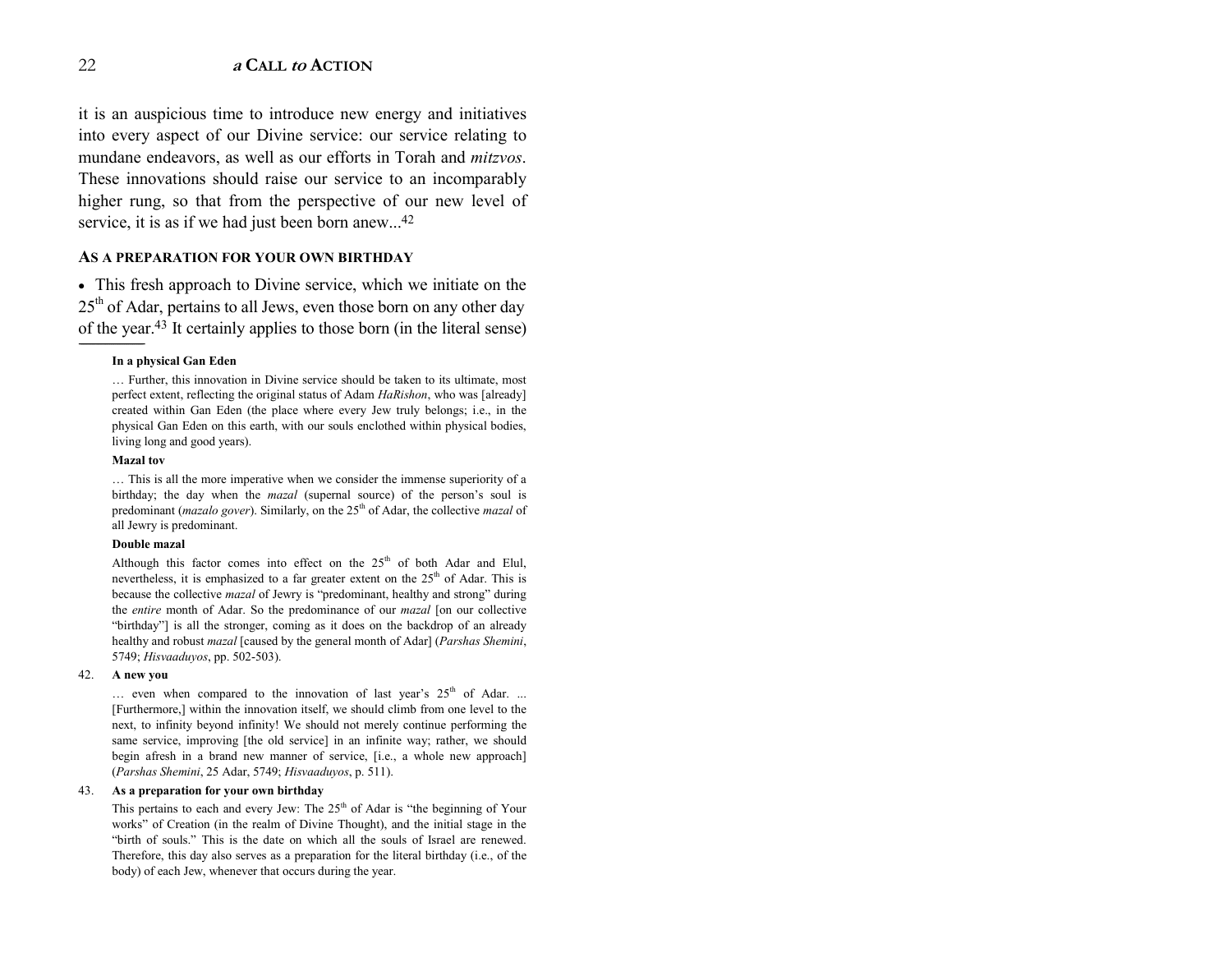close to the  $25<sup>th</sup>$  of Adar, and even more so to those born on the actual day itself. This effort should influence both them and their families $\frac{44}{4}$ 

#### **OBSERVE BIRTHDAY CUSTOMS**

• In connection with the  $25<sup>th</sup>$  of Adar,<sup>45</sup> the Rebbe instituted the practice of observing several "Birthday Customs" (listed in the footnote below).46 Requesting that they be observed and

#### 44. **Mainstay of all Israel**

------------------------------------------------

... whether this influence comes via the man or woman. Actually, this fresh approach to Divine service receives further emphasis when brought about by the woman, since she is the "mainstay of the household" (*akeres habayis*). This applies to both the literal women of Israel, who are the mainstay of the individual Jewish household, as well the collective "woman of Israel," i.e., the souls of all Jewry, who are referred to as a "wife"; G-d being described as our "Husband."

#### **Birth of a Jewish woman**

... We can therefore appreciate how the birthday of a woman, particularly a righteous woman, carries even greater significance for the "Birth of the Souls" of all Israel (*ibid*., p. 503).

Note, then, that the 25<sup>th</sup> of Adar is the birthday of Rebbetzin Chaya Mushka (*ibid.*, see Publisher's Note in fn. 29).

#### 45. **Birthdays after a personís passing**

The concept of a birthday continues to apply even after a person's passing. ... Indeed, one's birthday is connected, and is relevant, to their day of passing.  $\dots$  In fact, [as our Sages state concerning Moshe *Rabbeinu*,] "The day of his birth is worthy enough to atone for the day of his passing" (25 Adar, 5748; *Hisvaaduyos*, p. 460).

#### 46. **Giving birth to Geulah**

May our positive resolutions made in connection with birthdays hasten the birth of the Jewish people in the fullest sense  $-$  which will be accomplished with the coming of the true and complete Redemption. As is known, exile is compared to pregnancy, and Redemption to childbirth.

#### **Tzedakah for a quick birth**

We particularly hasten this "birth" through distributing *tzedakah*, for "Tzedakah hastens the Redemption" (*Bava Basra* 10a); (25 Adar, 5748; *Hisvaaduyos*, p. 462).

The detailed list of **Birthday Customs** is printed in *Sefer HaSichos* 5748, p. 406. They include: Being called to the Torah on the Shabbos before one's birthday (and on the actual birthday if the Torah is read on that day); increasing in *tzedakah* before *Shacharis* and *Minchah* on the birthday (on a birthday that falls on

<sup>[</sup>The  $25<sup>th</sup>$  of Adar serves as a preparation] for us to properly utilize our own individual birthday – when our individual  $maxal$  is predominant – to further increase in all matters of Torah and *mitzvos*, with ever-increasing strength, and in an innovative manner (*ibid*., p. 503).